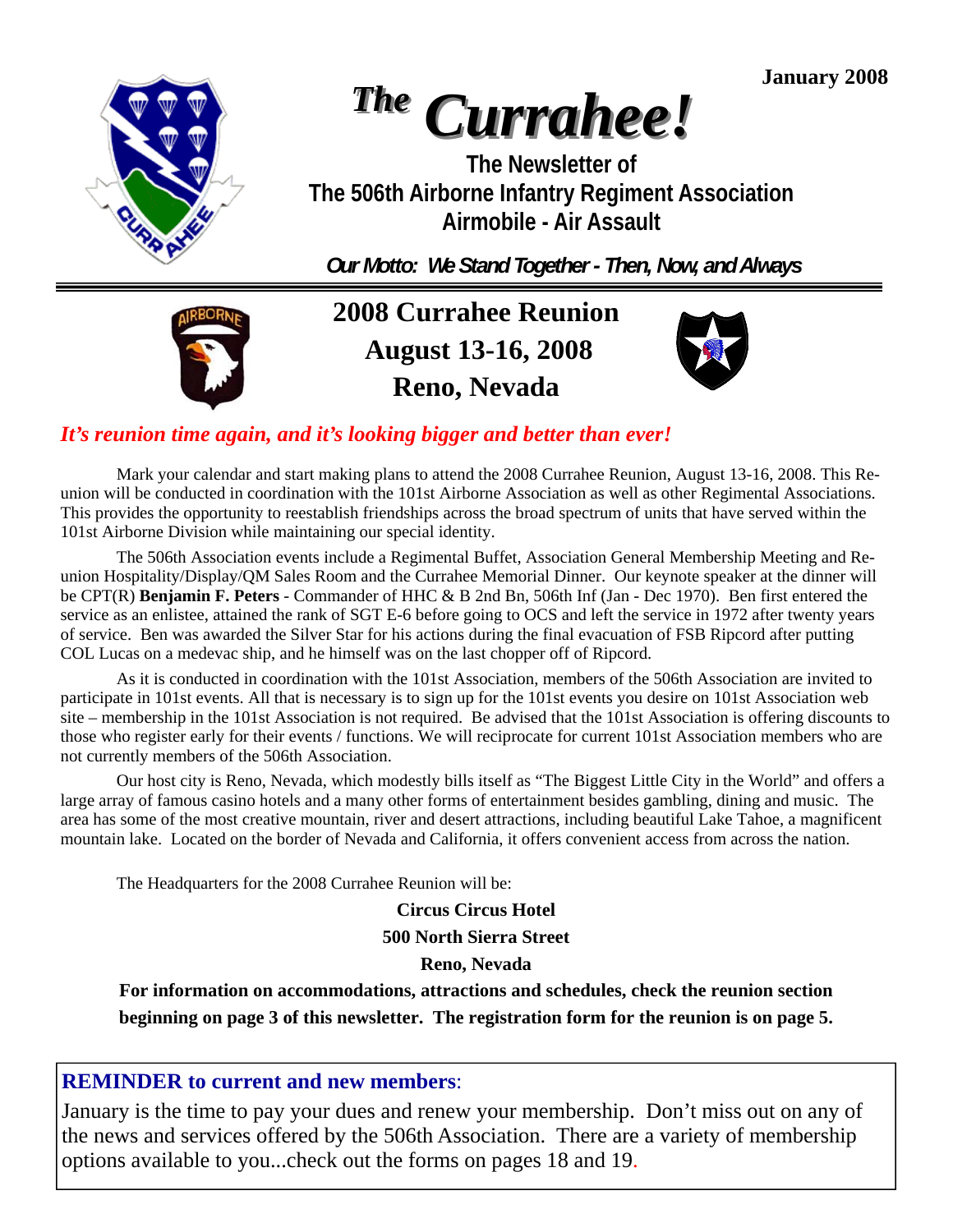#### **Message from the President –**

 Elsewhere in these pages you will find exciting news about the 2008 Currahee reunion, to be held in Reno next August. As the direct result of a great deal of effort by a number of dedicated Association members, this year's event will be held at the same time and in the same city as the reunion of the 101st Airborne Division Association.

 This is entirely appropriate, because for many years the 506th Airborne Infantry Regiment has been part of the 101st, including during combat tours in three wars. We welcome this opportunity to celebrate that historical relationship together with our recent service with the 2nd Infantry Division, and will be carefully evaluating the results of this experiment to see if we want to repeat the relationship in future reunions.

 The decision to conduct this experiment was not without controversy. Some members felt that our association might lose its identity in the midst of the larger 101st Airborne Association; others had past experiences with that group that left them with a preference for the more personal scale of the 506th; and still others were concerned that our rich set of charitable and support programs for veterans and their families might be overlooked. But in the final analysis, our common history, our strong sense of shared mission and our mutual concern for veterans' issues outweighed the potential negatives.

 It has been an interesting and eye-opening adventure trying to coordinate the dates and locations of two such major reunions. The planners from the 506th, led by Board of Directors members Tom Duckett and Gene Overton and former president Brise Bickerton, had to do a great deal of scrambling, negotiating and communicating to make the event work for all the organizations involved. From my perspective, they've done a terrific job of seeing that the 506th Association members' needs are met and providing opportunities for interaction with the Screaming Eagle group. Our schedule of events honors our own traditions while still offering opportunities for members of both groups to attend activities of interest.

 Please, when we seek your feedback about the experience of Reno, let us know how this worked for you and your companions, and whether you prefer us to retain our historic separation of events or try a joint reunion again.

 In other news which may be of interest, following the resignation of Brise Bickerton as President, the Board of Directors chose me as his successor, ratified the appointment of Mike Metzger as Secretary. We extended our thanks to Brise for his energy and leadership. The official notice is on page 16.

 The Board also made a number of changes in our committee structure and membership. With the first deployment of the 506th RCT to Afghanistan in March 2008, we wanted to ensure that our liaison function with active duty Currahees was strengthened, and that we were in a position to renew our support commitment to those soldiers and their families.

 For your part, please make plans to leave the gaming tables and tourist attractions of Reno for a short while to attend our business meeting. It's the best opportunity to have your voice heard about the direction and activities of the Association, and to take part in electing the leadership of this organization for the next two years. We particularly want to invite recent and current Currahees to attend the meeting, and to participate in the leadership and activities of the Association. If our observations of current soldiers and veterans from the Reunion in Colorado Springs is any indication, they are going to be strong custodians of the Currahee traditions in the future as those of us from the first 50 years of the regiment's history turn over leadership to veterans of tomorrow. We'd particularly like you recent Currahees to nominate candidates for the 2008-2010 officers and members of the board. Mike Metzger, as Secretary, heads the Nominating Committee. On page 17 you'll find a form for either volunteering (seriously!) or nominating somebody else.

#### *CURRAHEE!*

John Lally, President A Co., 1/506th — Vietnam, 1970-71

### **Visit the Currahee website - www.506infantry.org**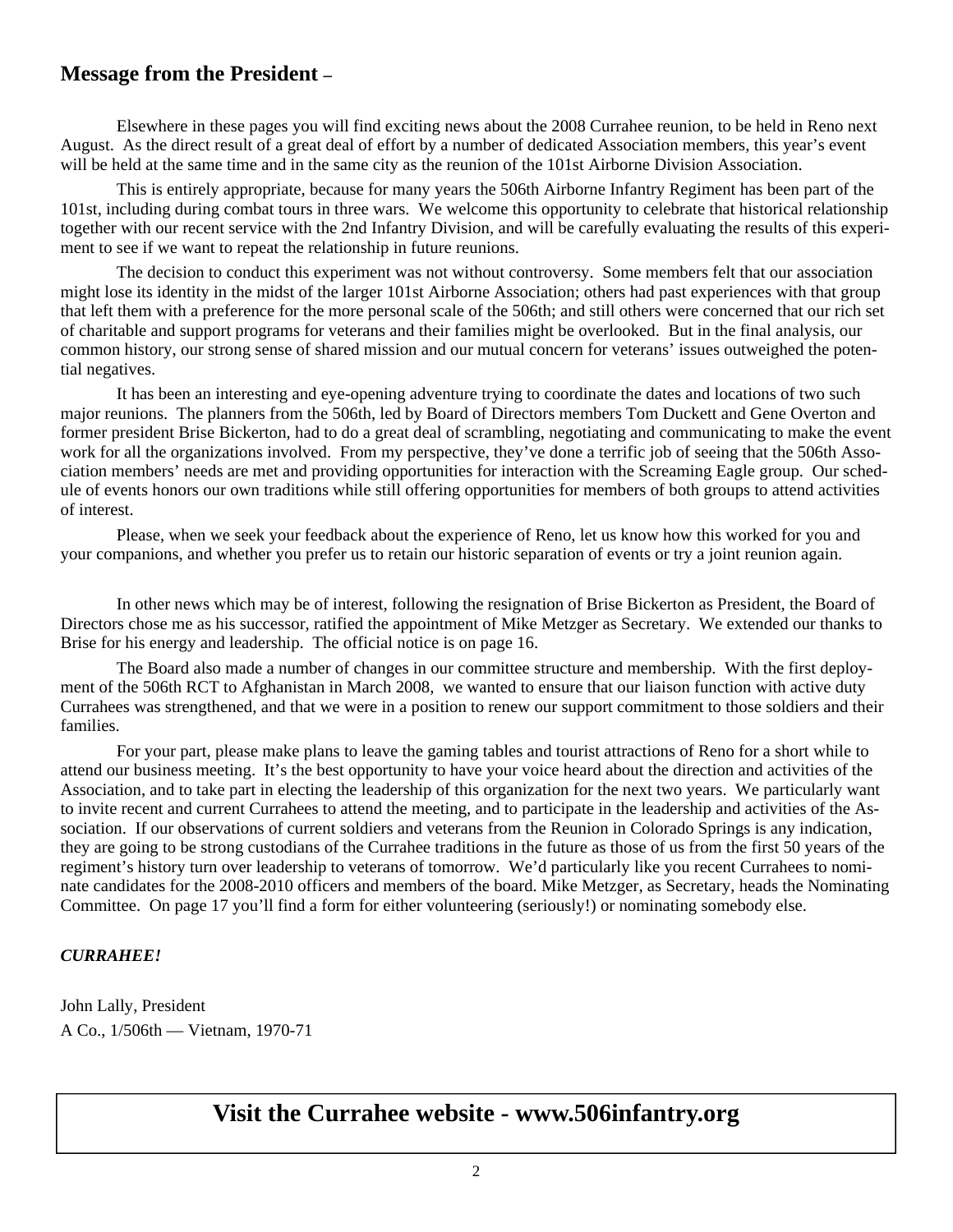#### **Currrahee Reunion—Accommodations at Circus Circus Hotel**

#### **Special Reunion room rates in each of the hotel towers are:**

#### **Sky Tower:**

Sunday - Thursday =  $$59$  or  $$68.01$  per night to include tax Friday & Saturday =  $$89$  or  $$102.14$  per night to include tax

#### **Main Tower:**

Sunday - Thursday =  $$69$  or \$79.44 per night to include tax Friday & Saturday = \$99 or \$112.37 per night to include tax

#### **Room Reservations:**

Direct hotel phone numbers are 800-648-5010 or 775-329-0711 Use the Reservation Code I 101 (I as in "India")



**Reno's Circus Circus Hotel, Resort and Casino** 

#### **NOTES**:

Stop by the 506th Association Welcome Table in Mandalay Room B to pick up welcome packets; reunion name tags; tickets for the Unit Social and the Memorial Dinner; register late for the reunion; pay your 506th Association membership dues; and/or check your listing in the 2008 Association Roster.

The 101st Association is holding its annual reunion August 13-16, 2008, at the Circus Circus Hotel in Reno and will be allowing members of the 506th Association to register for 101st Association Reunion social events on an "a la carte" basis, even if they are not 101st Association members. Information can be found at the 101st Association web site www.screamingeagle.org/reunion.htm, or they can be reached at 101exec@comcast.net or 931-431-0199.

The 506th Association will NOT be serving alcoholic beverages in their Hospitality Room, so anyone wanting alcoholic beverages will need to register for the 101st Association Hospitality Room.

Help raise funds for the 506th Association by bring a donated item(s) to the Reunion for our Raffles on Thursday and Saturday evening. In addition, to our Raffles on Saturday, the Task Force 3-506th will be conducting a Silent Auction of donated items to support their Flower Fund Program. See attached description / link for this program at http://www.currahee3-506.org/flowerfund.htm

Check the **Currahee Reunion Schedule of** Events on page 4 for the full schedule.

Use the 2008 **Currahee Reunion Registration Form** on page 5 to register for the 2008 Currahee Reunion.

#### **Information on Reno, Nevada, our host city**

For information on attractions, entertainment, family and recreational events and the community itself, check out the Nevada tourism website at <http://www.nevadatourism.com/reno.htm> or the City of Reno website at <www.cityofreno.com>, write them at City of Reno, PO Box 1900 Reno, NV 89505 , or call for information at775-334-INFO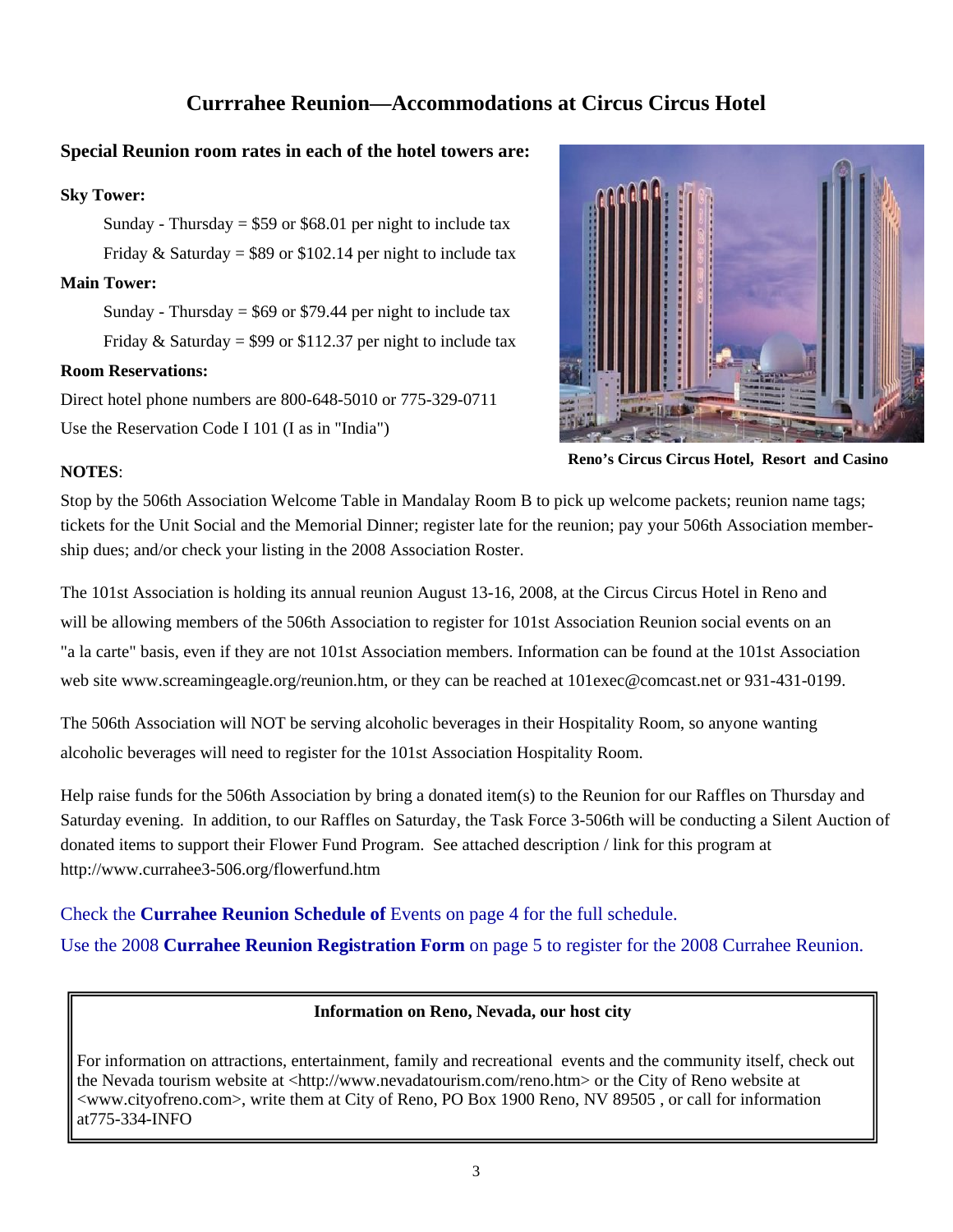### **2008 Currahee Reunion Schedule of Events August 13-16, 2008 Reno, NV**

#### **Wednesday, August 13:**

- 1 pm 10:30 pm: 506th Association Hospitality Room opens/check-in and pick up 2008 Currahee Reunion Name Tag(s) + Information Packet. (location: Mandalay Room B)
- TBD: 101st Association Hospitality Room opens (location: Mandalay Room A; separate fee of TBD for hospitality room to be paid to 101st Association)

#### **Thursday, August 14:**

- 9 am 4 pm: 506th Association Hospitality Room open/check-in and pick up 2008 Currahee Reunion Name Tag(s) + Information Packet. (location: Mandalay Room B)
- TBD: 101st Association Hospitality Room open (location: Mandalay Room A)
- 6 pm 10 pm: 506th Association Unit Social (cash bar; location: Mandalay Room B)
- 10 pm TBD: 506th Association Hospitality Room open (location: Mandalay Room B)

#### **Friday, August 15:**

9 am - 4 pm: 506th Association Hospitality Room open (location: Mandalay Room B)

TBD: 101st Association Hospitality Room open (location: Mandalay Room A)

6 pm - 10 pm: 101st Association Memorial Dinner (location: TBD; separate fee of TBD to be paid to 101st Association)

8 pm - TBD: 506th Association Hospitality Room open (location: Mandalay Room B)

10 pm - TBD: 101st Association Hospitality Room open (location: Mandalay Room A)

#### **Saturday, August 16:**

#### **10 am - noon: 506th Association General Membership Meeting (location: Mandalay Room B)**

- 1:30 pm 3:30 pm: 506th Association Board of Directors Meeting (location: TBD)
- 1:30 pm 3:30 pm: 506th Association Hospitality Room open (Location: Mandalay Room B)
- 6 pm 7 pm: 506th Association Reception (cash bar; location: Silver Legacy Resort Hotel Silver Baron Ballrooms C/D/E; the Silver Legacy Hotel is next door to the Circus Circus Hotel; covered walkway between the two hotels)
- 7 pm 9:30 pm: **506th Association Memorial Dinner** (cash bar; location: Silver Legacy Resort Hotel Silver Baron Ballrooms C/D/E)
- 10 pm TBD: 506th Association Hospitality Room open (location: Mandalay Room B)
- 10 pm TBD: 101st Association Hospitality Room open (location: Mandalay Room A)

#### **Sunday, August 17:**

6 am - TBD: Departure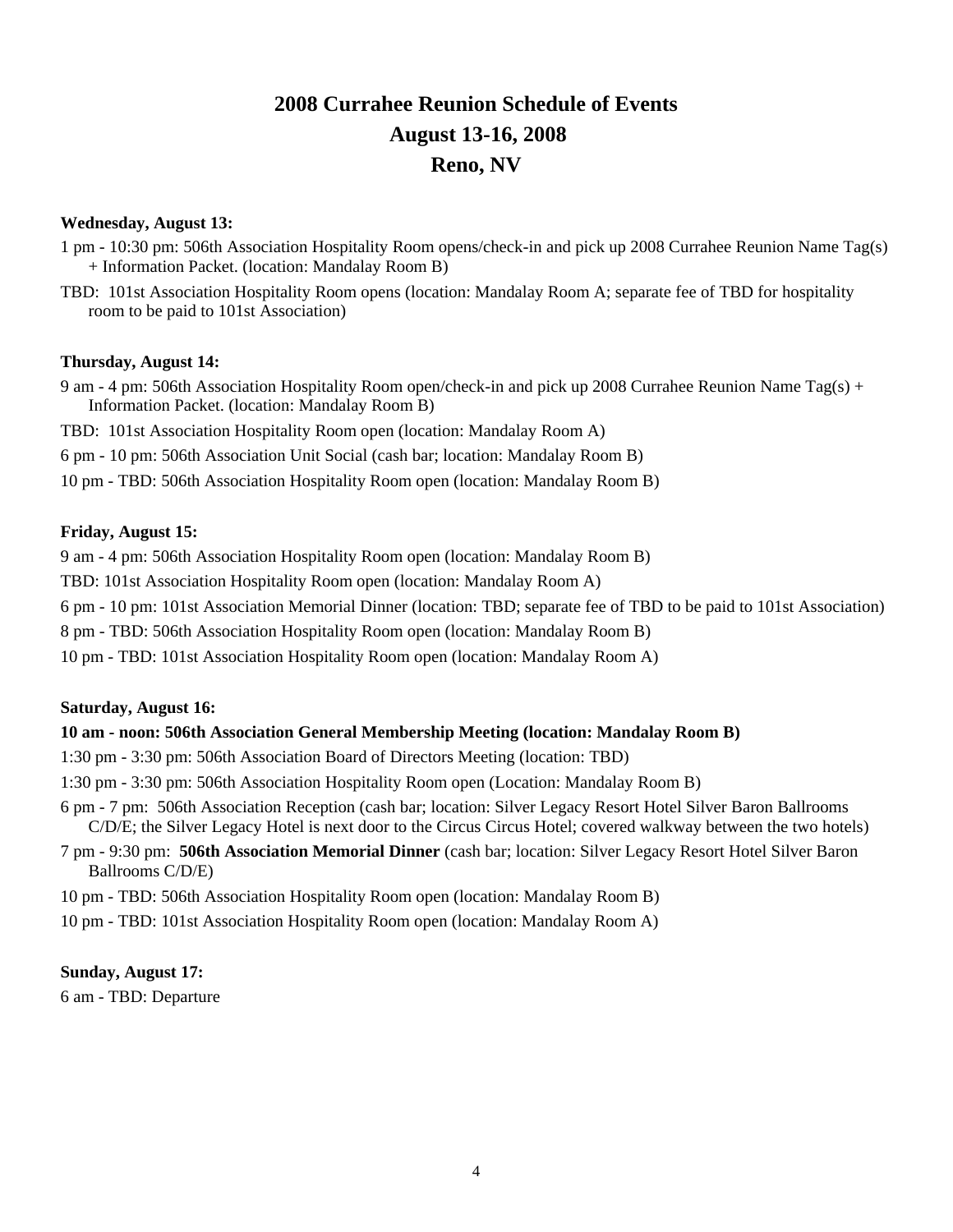# **2008 Currahee Reunion Registration Form**

**August 13-16, 2008 – Circus Circus Hotel, Reno, NV** 

| <b>NAME:</b>    |                                                                                                                       |                                                             |  |
|-----------------|-----------------------------------------------------------------------------------------------------------------------|-------------------------------------------------------------|--|
| <b>ADDRESS:</b> | <u> 1989 - John Stoff, deutscher Stoff, der Stoff, der Stoff, der Stoff, der Stoff, der Stoff, der Stoff, der Sto</u> |                                                             |  |
|                 | <b>STATE:</b>                                                                                                         | <b>ZIP CODE: ____________</b>                               |  |
| HOME PHONE:     | eMAIL ADDRESS: ___                                                                                                    | <u> 1980 - Jan Sterling, amerikansk politiker (d. 1980)</u> |  |

NAMES OF SPOUSE/GUEST(S) ATTENDING THE REUNION:

| <b>REUNION ACTIVITY</b>                                                               | # OF PERSONS                                                                                                                                                                          | \$ PER<br><b>PERSON</b><br>(before 08/01/08)            | \$ PER<br><b>PERSON</b><br>(after 08/01/08)          | <b>TOTAL</b> |
|---------------------------------------------------------------------------------------|---------------------------------------------------------------------------------------------------------------------------------------------------------------------------------------|---------------------------------------------------------|------------------------------------------------------|--------------|
| <b>Registration Fee</b>                                                               | #                                                                                                                                                                                     | \$10.00                                                 | \$15.00                                              | \$           |
| <b>WEDNESDAY, August 13</b>                                                           |                                                                                                                                                                                       |                                                         |                                                      |              |
| Welcome Table/Hospitality/Display Room<br>(1pm-10:30pm; snacks/non-alcohol beverages) | N/A                                                                                                                                                                                   | N/A                                                     | N/A                                                  | <b>FREE</b>  |
| THURSDAY, August 14                                                                   |                                                                                                                                                                                       |                                                         |                                                      |              |
| Welcome Table/Hospitality/Display Room<br>(9am-4pm; snacks/non-alcohol beverages)     | N/A                                                                                                                                                                                   | N/A                                                     | N/A                                                  | <b>FREE</b>  |
| 506 <sup>th</sup> Unit Social (hor d'oeurves/cash bar)<br>(6pm-10pm)                  | #                                                                                                                                                                                     | \$20.00                                                 | \$25.00                                              | 1\$          |
| Hospitality/Display Room (10pm-TBD)                                                   | N/A                                                                                                                                                                                   | N/A                                                     | N/A                                                  | <b>FREE</b>  |
| <b>FRIDAY, August 15</b>                                                              |                                                                                                                                                                                       |                                                         |                                                      |              |
| Hospitality/Display Room (9am-4pm; 8pm-TBD)                                           | N/A                                                                                                                                                                                   | N/A                                                     | N/A                                                  | <b>FREE</b>  |
| <b>SATURDAY, August 16</b>                                                            |                                                                                                                                                                                       |                                                         |                                                      |              |
| General Membership Meeting (10am-noon)                                                | <b>Association Members</b>                                                                                                                                                            | N/A                                                     | N/A                                                  | N/A          |
| Hospitality/Display Room (1:30pm-3:30pm)                                              | N/A                                                                                                                                                                                   | N/A                                                     | N/A                                                  | <b>FREE</b>  |
| Reception (6pm-7pm)<br>Currahee Memorial Dinner (7pm-9:30pm)<br>(SELECT YOUR ENTREES) | <b>Beef</b><br>$\begin{array}{c}\n# \quad \quad \quad \text{---} \\ \hline\n\text{---} \\ \end{array}$<br>Chicken<br>$#$ <sub>-------</sub><br><b>Fish</b><br>Child's Meal $#$ ______ | (cash bar)<br>\$35/adult<br>\$18/child<br>(under $12$ ) | (cash bar)<br>\$40/adult<br>\$20/child<br>(under 12) |              |
| Hospitality/Display Room (10pm-TBD)                                                   | N/A                                                                                                                                                                                   | N/A                                                     | N/A                                                  | <b>FREE</b>  |
| <b>TOTAL AMOUNT ENCLOSED</b>                                                          |                                                                                                                                                                                       |                                                         |                                                      | \$           |

Make your check/money order payable to: *The 506th Airborne Infantry Regiment Association (Airmobile-Air Assault)* **Mail this form and your check to: Hoyt Bruce Moore, III, 4126 Cole Way, San Diego, CA 92117-1123**

**REFUND POLICY:** all cancellations and refund requests must be made via phone **858-274-4317**  or eMail *TheMOE\_A1506@msn.com* no later than **August 1, 2008.** 

#### **NOTES:**

- **1.** The 101<sup>st</sup> Association is holding its annual reunion August 13-16, 2008, at the Circus Circus Hotel in Reno and will be allowing members of the 506<sup>th</sup> Association to register for 101<sup>st</sup> Association events on an "a la carte" basis, even if they are not 101<sup>st</sup> Association members. Information can be found at the 101<sup>st</sup> Association web site *www.screamingeagle.org/reunion.htm,* or they can be reached at *101exec@comcast.net* or 931-431-0199.
- 2. The 506<sup>th</sup> Association will NOT be serving alcoholic beverages in their Hospitality Room, so anyone wanting alcoholic beverages will need to register for the 101<sup>st</sup> Association Hospitality Room.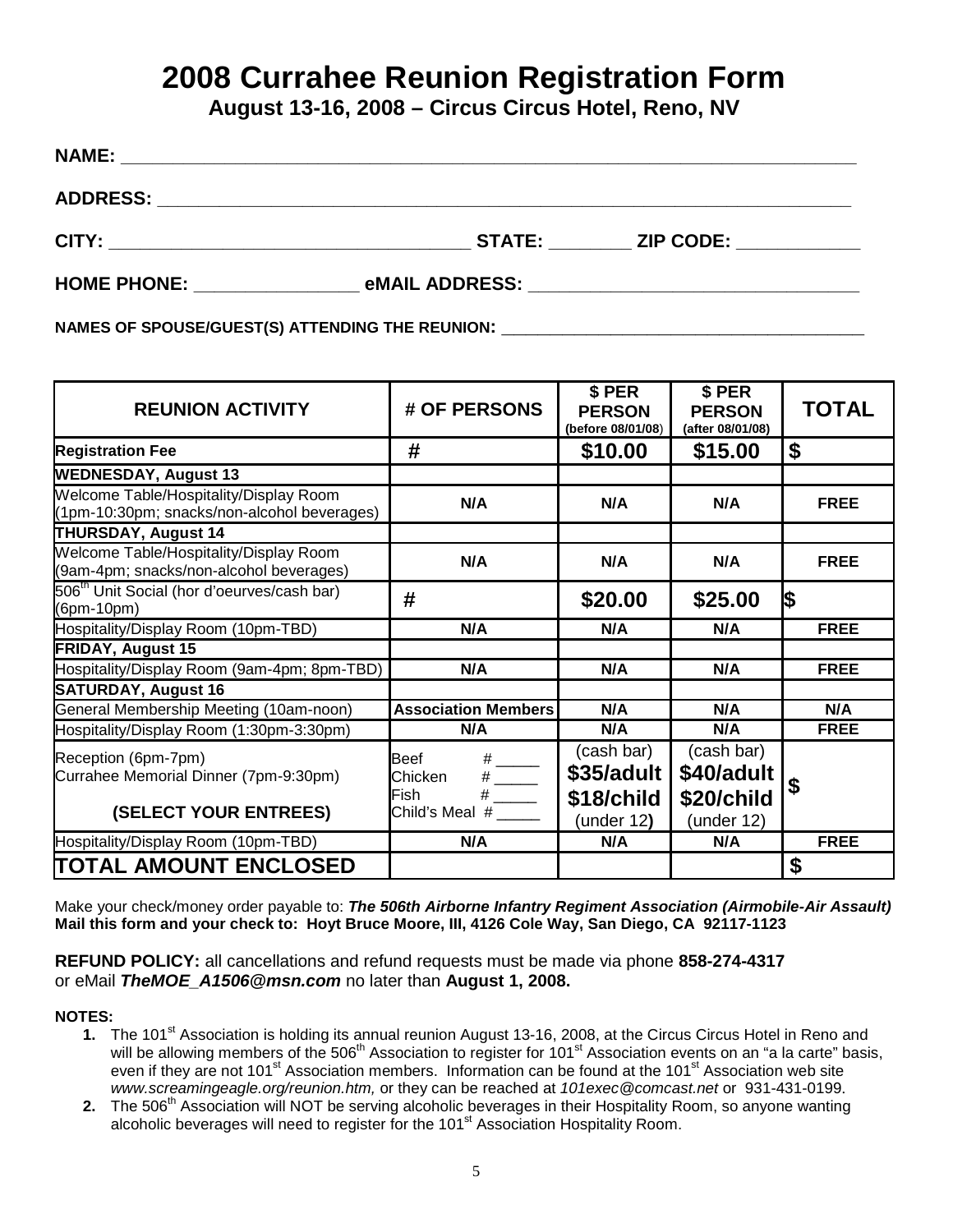#### **Currahee Communications**

John Lally, Newsletter Editor (*johnlally@comcast.net*) A Co., 1/506th, 1970-71

 Currahees are justifiably proud of our heritage. From the first Toccoa grads that jumped into the darkness in Normandy more than sixty years ago to the most recently returned veterans of the Iraq campaigns, we enjoy a bond based on shared commitment – to our comrades, to our regiment and to our nation. This bond transcends our political views, our economic, age, culture and gender differences. By standing together, we affirm the values that we all labored and fought and bled to protect.

 The founders of the Association took pains to make the organization inclusive, not exclusionary. But "standing together" means more than looking backwards and honoring our history. We also must, as an organization, plan for a future that includes a much younger and more diverse group of veterans. Recent reunions have included increasing numbers of current and recent unit members, and many of our most successful activities – like the Packages project – help attract the newest generation of Currahees into our ranks. We hope to bring them into the fold and share our pride with them. We also want to include them in Association activities and share Association responsibilities with them. Doing this successfully puts a premium on good communications.

 There are three primary communications vehicles open to the association.

 Our marvelous website is loaded with information of interest and importance, and is a growing reference for us all and for others interested in the Currahee world as well. The attention the website has attracted from universities and from journalists and historians is evidence of this influence. It gets better by the month.

 This newsletter, published every January for all members and also in July for dues-paying members, is another means of communicating. To save money, we send it electronically (as an Adobe Acrobat Reader .pdf file) to people with e-mail addresses. The last issue, for example, cost almost \$3.50 for each mailed issue, while the e-mail version is free. We also do periodic e-mails to update the large and growing number of members who have e-mail access at home, at work or at school.

 The third, and most satisfying and successful means of communication, is person-to-person. Use the location resources in our member directory, our email log and the Internet to find and keep in touch with one another and to make new friends from the ranks of Currahees. Wear Currahee clothing and proudly display our regimental crest to attract other 506th veterans in your community. And, when you cross paths with another Currahee, let them know about the Association, and all the people in our organization who share our common history and can relate to their experiences.

 This is particularly true with the recent and current members of the Regiment, the men and women who will carry our legacy forward. The more we communicate and work together for the Association that we all own, the stronger and more energized it will become. That's the best way to bridge generational and technology gaps, to get new people involved and to keep the association alive.

 If you have news about former or current Currahees that you think may be of interest to other members, contact the reporters for the three Currahee battalions; they'll be happy to hear from you and your contributions will make their jobs easier. The three reporters are:

 **1st Bn –** Joseph Huesing - joeph.e.huesing@monsanto.com

 **2nd Bn –** Christopher Garrett - c-garrett@msn.com

 **3rd Bn –** Jerry Gomes -azores46@verizon.net

 You can also send your news items to me or to any of the members of the Board of Directors.

#### **Active Duty Notes**

#### **Currahee Unit Deploys to Afghanistan**

 The Department of Defense announced that elements of the 506th are scheduled to deploy as part of the next rotation operating in Afghanistan. This announcement involves a combat brigade and headquarters element totaling approximately 4,500 service members. The scheduled rotation for these forces will begin in early 2008.

 This rotation continues the U.S. commitment to maintain two combat brigades in Afghanistan and maintain the level of forces necessary to provide sufficient military capability for the NATO-International Security Assistance Force (ISAF) to further improve security and stability operations.

 Specific units receiving deployment orders include: 101st Airborne Division Headquarters and the 4th Brigade Combat Team, which includes the 506th Regimental Combat Team, all from Fort Campbell.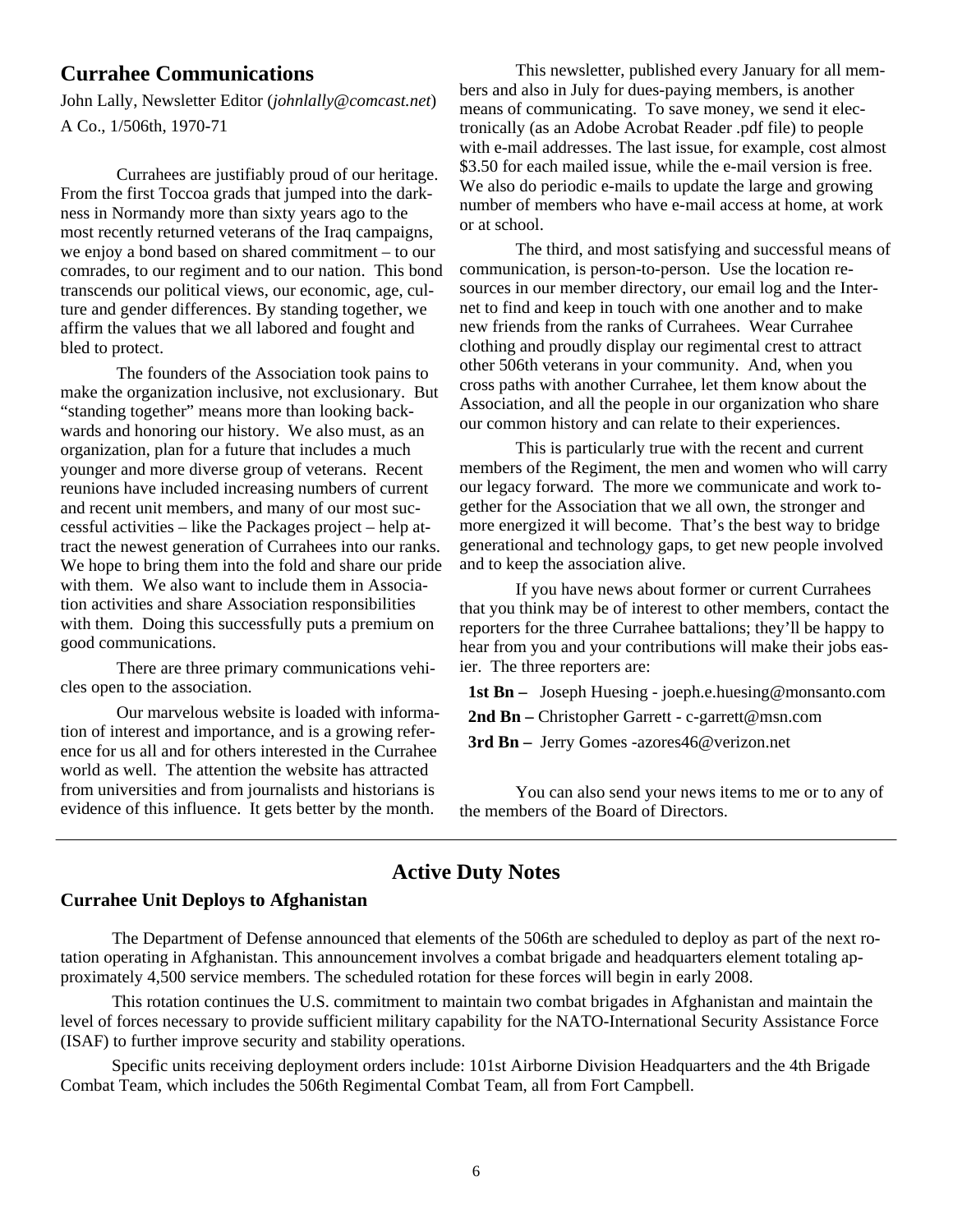### **Lost and Found – Two Proud Currahee! Docs Find Each Other After 38 Years**

By Joseph Huesing First Battalion Reporter

 Almost 40 years ago Paul Greaux and Melvin Howell (Doc Mel) served as medics in the 1/506th Infantry in Vietnam. Both were based at Camp Evans and assigned to HHC. Paul was attached to D Company and Mel to A company. There they pledged to look out for one another and when the two separated vowed, if they both survived, to meet again. Paul, who now resides in Hollywood, Florida, where he works as a Respiratory Therapist, remembered with fondness both the tough times in the bush as well as the fun times – Melvin taught the older Paul to play the guitar in Vietnam, a skill Paul used in a band for nearly 15 years.

 Time goes by and Mel, a retired teacher from Oklahoma, had often tried to reconnect with Paul without success and in fact had given up the search. Then, this last May, 2007, Mel found, quite by accident, what he hoped would be Paul's e-mail address while searching for a book on-line. He thought there was no way this Paul could be his long lost buddy. Taking a chance, Mel sent an e-mail and was delighted to learn that he had finally made contact with his long lost friend. Over the next several months the men reminisced by e-mail and phone and decided that they needed to get together to talk.

 In September, 2007, Paul waited with anticipation for Mel's arrival at the airport from Ft. Gibson Oklahoma. As luck would have it the plane was late but he did finally arrive. You can imagine the meeting – "It was very emotional," said Paul -- laughter, hugs and tears of joy. "It was the welcome back we didn't receive 38 years ago." Immediately, the pair started in on remembrances. Back at Paul's house a large banner hung in the living room welcoming Mel. Paul relates, "Mel only spent two days, which was way too short, with me & my family, but what a thrill! We didn't touch the tip of the iceberg of all the things we wanted to say to each other."

 Paul, a native of the U.S. Virgin Islands, even sent a note to his mom who still resides in the islands. "She's still shedding tears of joy," relates Paul.

NOTE: The internet has significantly improved our ability to find people. As this wonderful reunion illustrates spend some time and try again to look up that old buddy. You might just get lucky. See Paul's and Mel's story by C. Ron Allen of the South Florida Sun Sentinel on-line at the 506th website at **www.506infantry.org**

### **Supporters of 2/506th troops work to help ease the transition to Afghanistan**

#### **Nikki Davis,** *Currahee Creations*

 Spouses and family members of 2nd Battalion, 506th Infantry have created, and are proud to offer, a collection of hand stamped Currahee stationery.

 Our nonprofit organization is raising money to allow all 2-506th soldiers to attend the Battalion Formal scheduled for February 1st, just a short month before their battalion is scheduled to deploy to Afghanistan. Our stationery has been a hit at Fort Campbell and we are excited to present these cards to the 506th Association.

 Please visit our website to view and order your cards:

http://www.geocities.com/curraheecreations

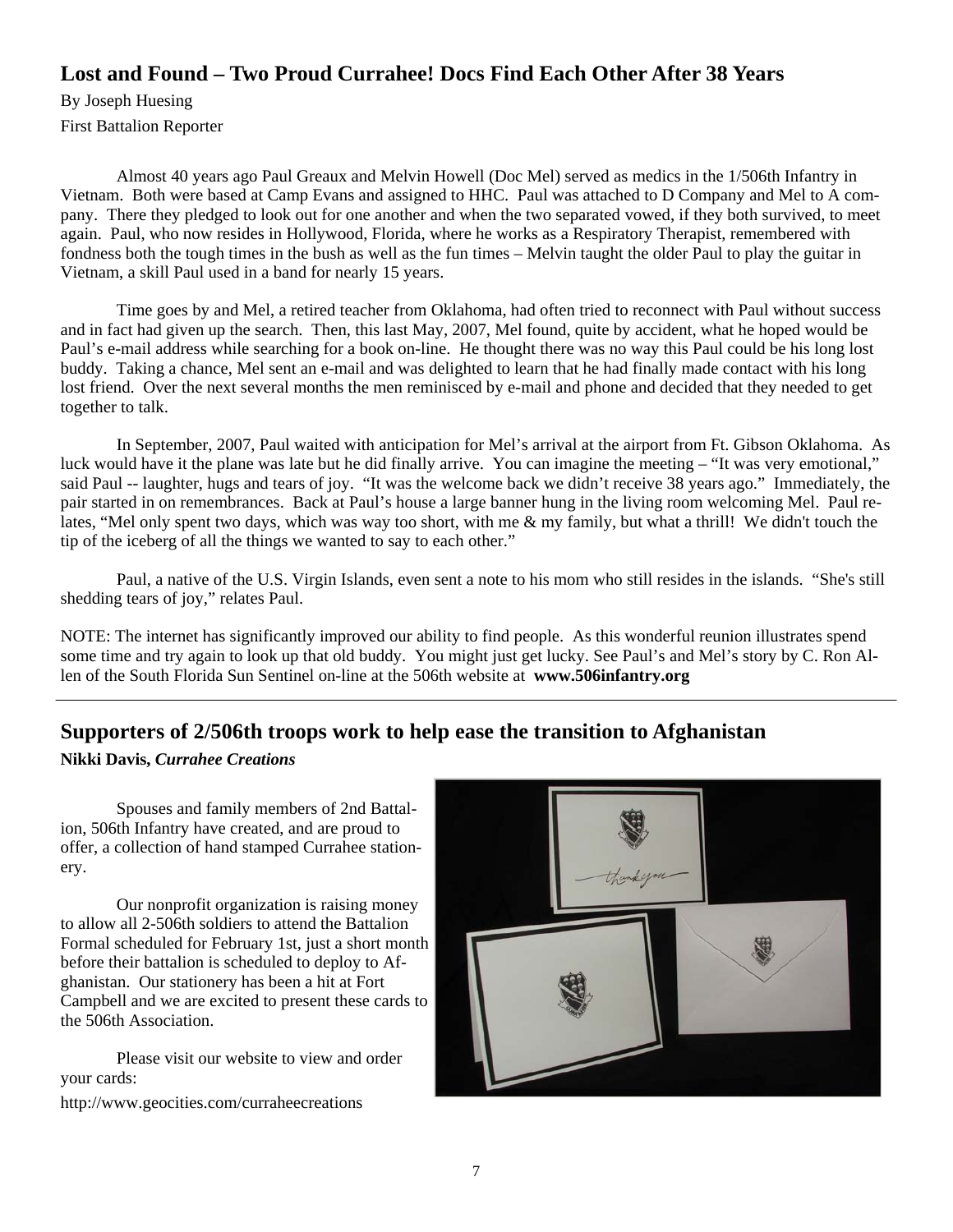### **A heartfelt "thank you" to donors to our charitable efforts**

The 506th Association would like to thank all those who donated to our Charitable Funds during this past year. Fund donations were received from the following donors during the time period December 17, 2006-November 16, 2007.

| Widows, Orphans, and                |                                     | <b>ADVANCED (\$100 TO \$250):</b> |
|-------------------------------------|-------------------------------------|-----------------------------------|
| <b>Wounded Soldiers Fund</b>        | Roland A. Belanger                  | Edward J. Kovarnik                |
| <b>GOLD</b> (over \$1,000):         | LTC(R) Thomas J. Muskus             | $LTC(R)$ Dennis W. Brewer         |
| Booz   Allen   Hamilton             | $SGT(R)$ John F. Colone             | Jim D. Wake                       |
| <b>SILVER (\$551 TO \$1,000):</b>   | Joseph C. Di Prospero               | Joseph Donald Nickell, Jr.        |
| <b>McCormick Tribune Foundation</b> | Raymond E. Sowinski                 | <b>BASIC</b> (under \$100):       |
| <b>BRONZE</b> (\$251 TO \$500):     | John A. Brown                       | LTC(R) Thomas J. Muskus           |
| Eugene L. Overton, Jr.              | Roger C. Wilgus                     | $SGT(R)$ John F. Colone           |
| BG(R) David L. Grange               | Clement J. Dombrowski               | Lorna Nozaki                      |
| <b>ADVANCED (\$100 TO \$250):</b>   | Alfred M. May                       | COL(R) Carl E. Case               |
| Calvin R. Kato                      | Ronald D. Fuller                    | Phil L. Foster                    |
| Edward J. Kovarnik                  | James E. O'Laughlin                 | Gene H. Langenberg                |
| $LTC(R)$ Dennis W. Brewer           | J. Brise Bickerton                  | John A. Brown                     |
| Jim D. Wake                         | <b>Scholarship Fund</b>             | Alfred M. May                     |
| Rolland A. Maxson, Jr.              | <b>BRONZE</b> (\$251 TO \$500):     | William D. Krug                   |
| Robert K. Williams                  | <b>After Hours Emergency Animal</b> | James E. O'Laughlin               |
| COL David L. Clark                  | Clinic of Hollywood FL (Ronald      | J. Brise Bickerton                |
| Edward A. Peters, III               | M. Ridge)                           |                                   |
| Peter & Carol Seitz                 | The NAVILLUS Foundation             | <b>Currahee Packages</b>          |
| <b>BASIC</b> (under \$100):         | (Carol and Lee Sullivan)            | <b>BASIC</b> (under \$100):       |
| Fred and Sabina May                 | Eugene L. Overton, Jr.              | Alfred M. May                     |
|                                     |                                     |                                   |

**The following friends and family members made general donations to the 506th Association in memory of Ralph Spina, E Company (Medic), 2nd BN, 506th PIR WWII, died August 12, 2007** 

Richard and Mary Virginia Chilton Murray and Margery Pickens Evaree and Doug Winters, Sr. Gwen Winters Nina Verheyden

James and Carolyn E. Davis Robert and Amy Stien Cathleen Philips Laura Philips Claire Lawrence

Dorothy Phelps Hank and Mildred Zimmerman Jeanne Howard Steve Grossi Angelo Grossi and family

#### **Contributions to the Association are fully tax deductible.**

The IRS has recognized the 506th Association as a War Veterans Organization under section 501(c)(19), so donors making contributions to the Association can deduct such donations on their personal or corporate tax filings, as provided for by IRS rules and regulations. The Association is listed in IRS Publication 78, *Cumulative List of Organizations described in Section 170(c) of the Internal Revenue Code of 1986*, the list of organizations eligible to receive taxdeductible contributions.

For exemption/deduction purposes, the Association Employer Identification Number (EIN) is 91-2088108.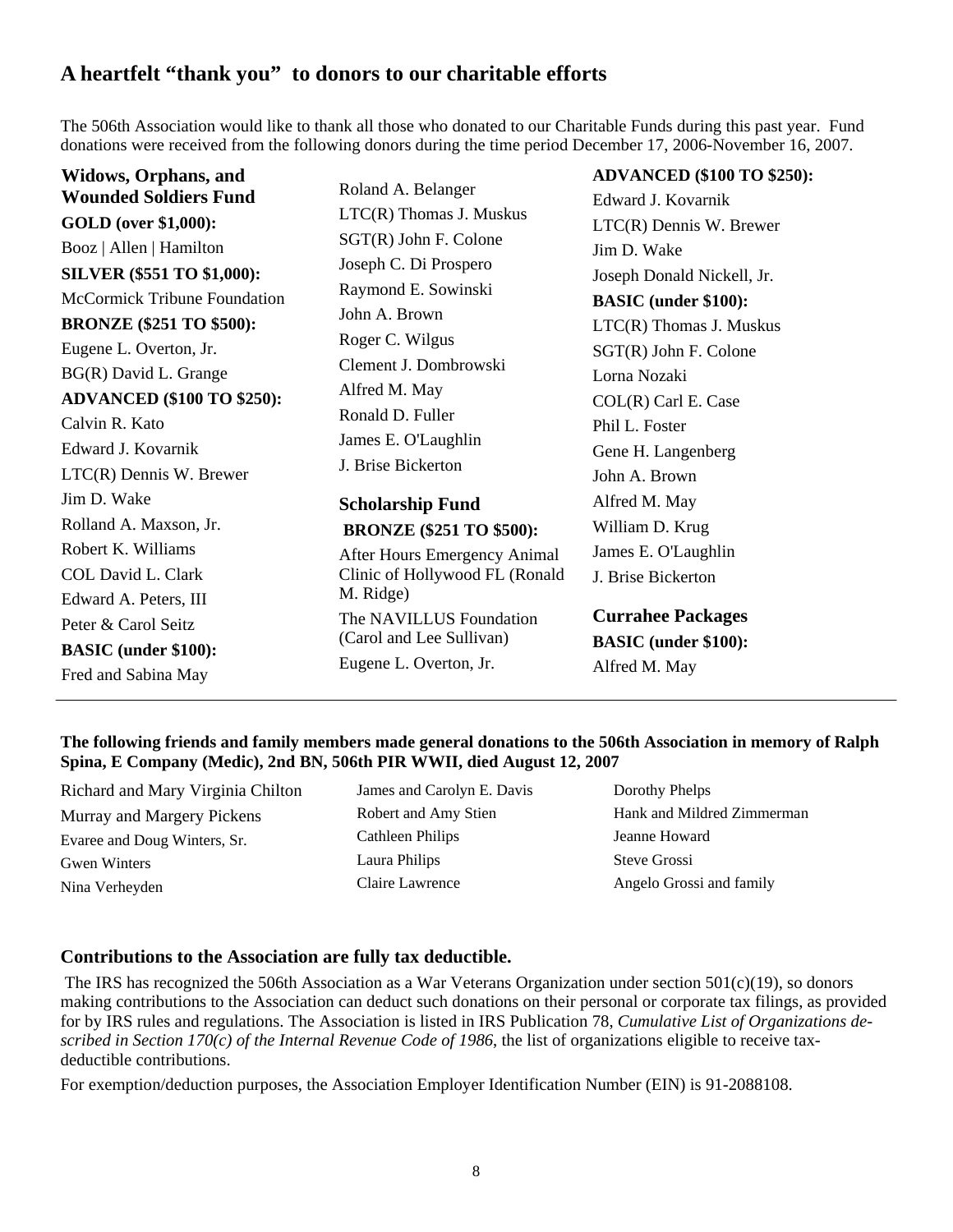### **Trying to Locate**

From Frankie Caryl [C Co, 1st ABG, 1960-1962] in Mossy Head, FL:

I am looking for the owner of the 1956 48-foot yacht named "Currahee." I follow old well-built wood sportfishers. One of the better names is Rybovich yachts. In looking for a particular one, a 1956 48-footer originally named "Chevy Clipper," I found, in the registry, that she is renamed "Currahee". Sure sounds like one of us has her. I have done extreme renovations on a dozen or more old large sportfishers, and this boat had caught my eye as it needed much of what I do. It is likely that this person lives along the Atlantic Seaboard, most likely in Florida. I have information and skills that he might be interested in. At the least, he and I could enjoy a good conversation about those old boats." My e-mail is frankiecee@gmail.com .

First Battalion reporter Joe Huesing received a call from a fellow by the name of Jamie Brown from the Atlanta, Georgia area. Apparently his cousin was **David Allen Jameson** and served in the 506th around the 1967-1968 time frame. He was KIA. Jamie and relatives are interested in finding out if anyone knew their cousin or might be able to direct them to a source of information about his time in service. Since he does not have e-mail, please contact Bruce Moore at *themoe\_a1506@msn.com* or Joe Huesing at *joseph.e.huesing@monsanto.com* if you have information about David Jameson. They will try to put you in touch with the family of this Currahee.

I've been looking for my platoon leader**, Michael L. Raney (Mick**). He was a 1974 Westpoint graduate, Company H3, cullem # 32469. He reported to FTCKY C/1/506th in October 1975. In April of 1976 we went to CSC to form a TOW platoon that replaced the 106RR. Last I remember for sure that he was in CSC was the fall of 1977. He was a 1st LT then. Tom Taylor (a Association member & our CO in CSC) ran into him in Panama in 1987 and said he was a Major then. My contact info is; Harry Denny Sanders, 822 Tech Drive, Lynn Haven, FL 32444, 850-832-5201 cell

### **Third Battalion Notes**

Jerry Gomes, 3rd Bn Reporter 3/506 LRRP 67/68/69

 Phone lines were buzzing with 3/506 Currahees touching base over the holidays. With e-mail so prevalent, it's nice to hear a human voice once in a while!

 The 3/506 Currahees are a tight knit group. Since the very first 506th Reunion in 1996 and with the advent of the internet, long lost buddies have been found, caught up to date, and realized that time flies but seems like only yesterday that they were on the USS Weigel, Phan Thiet or LZ Betty.

 The 101st Airborne Parachute Team and 101st Honor Guard attended the Omaha 101st Reunion. We are in good hands with our present Active Duty leadership and Soldiers. These "kids" are the highlight of the reunion. Did we ever look so young? We were honored to have the US Army Active Duty 101st Airborne Soldiers attend - and will do all in our power to support them in their mission for freedom around the world. We have made friends for life in these soldiers.

 3-506 Currahee Outreach Programs: The Currahee Little League Team, Yalesville, Connecticut, Col. Geraci ROTC Scholarship at U of Connecticut, and the Memorial Day Flower Fund Project. For more information on these projects, please check out the website at www.currahee3-506.org.

 The 101st Eagle "Old Abe" flew again in the Albany, Oregon Veteran's Day Parade. Bill Wingett, Easy Co 506th and OC Brewer, 2/501 WWII were the only WWII Veterans able to attend this year. The Currahees were represented at Milwaukie High School Living History Day where we rubbed elbows with the Tuskegee Airmen and other WWII greats! 101st Veterans in Washington State got together for a Christmas Luncheon, and the next Northwest event will be a February Bastogne-Tet Luncheon in Salem, Oregon and D-Day Pig Roast in July, 2008, Sandy, Oregon.

See you all in Reno!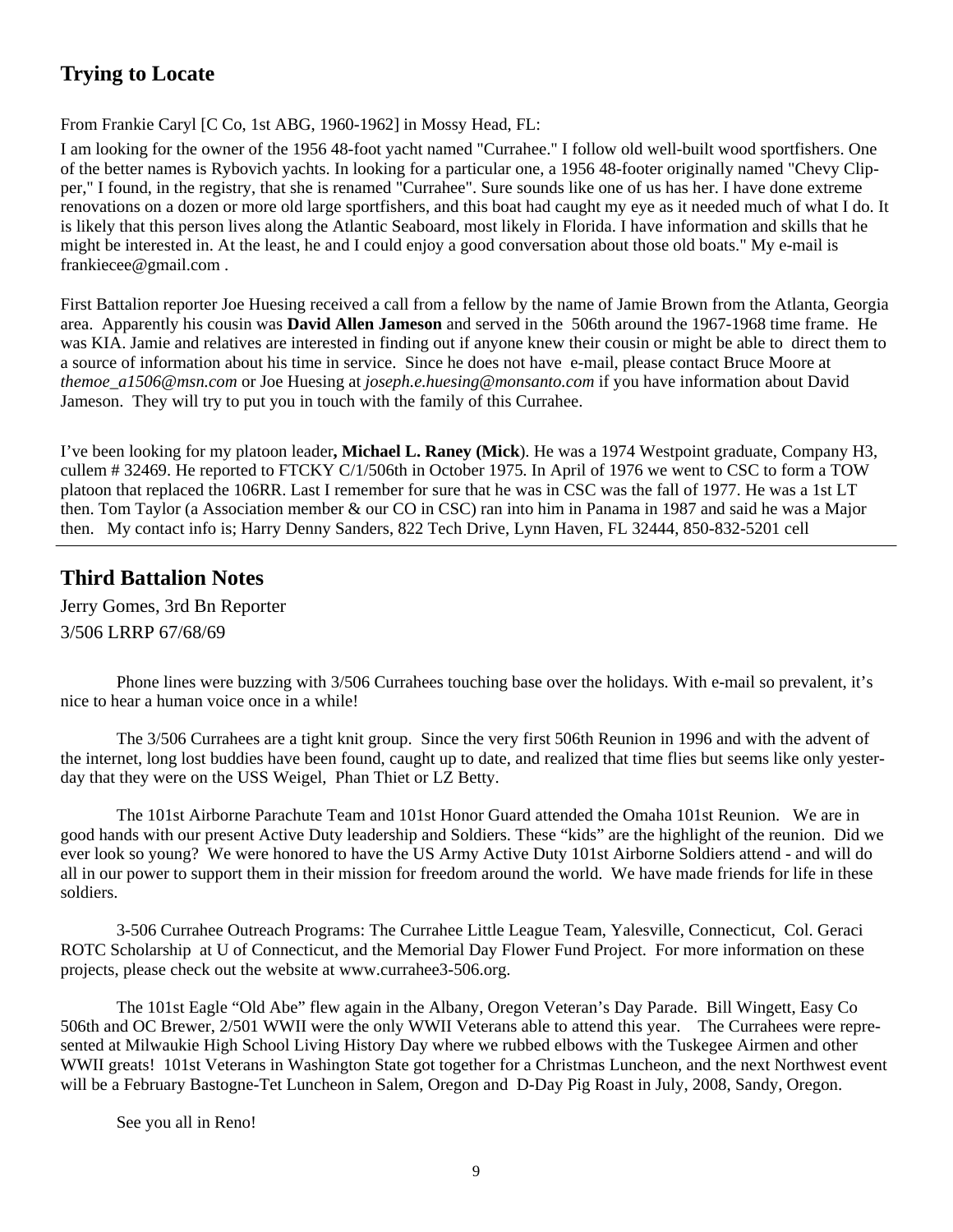#### **"Thank You" From 2007 Scholarship Recipient A Co, 2nd BN, Vietnam, 1971**

June 14, 2007

Dear 506th Association Scholarship Committee,

 Thank you so much for choosing me as the winner of the 2007 scholarship! This truly was a surprise. When I opened the letter you had sent, my first thought was that it would tell me that my application was greatly appreciated. Instead, it was to tell me that I had won the scholarship. I was completely overjoyed and called my parents immediately to let them know of the news. A large weight has been lifted off of my shoulders knowing that part of my college fees will be paid for thanks to your generosity.

 A requirement for acceptance of this scholarship award is to send a photograph of myself. I have included a photograph of my father and me because without his contribution to our country, I would not have been able to apply for this award.

 Once again, thank you for your generosity and for choosing me as the winner of this scholarship! Your contribution will help me in my future goals of success and helping others.

Sincerely, Callie Richardson daughter of Dale P. Richardson, C Co, 1st BN, 506th, 1967-1969

#### **101st Division Jump School Photos**

1SG(R) John Foley (C Co, 1st BN, 506th, 1990-1991), historian at the Don F. Pratt Museum at Fort Campbell, KY, has been receiving requests for 101st Division Jump School attendee/graduation photos from the 1960s. John has researched these requests and found out that these photos were taken by a private commercial photographer from Clarksville, who sold the photos directly to the Jump School graduates. Fort Campbell does not have these photos, as they were not official Department of Army photos. The photographer died and his collection of negatives was destroyed.

### **New Quartermaster Item**

#### **From Mary Ann (Fenderson) Cohen:**

My brother, Pat Fenderson, served In Vietnam from February to December 1971, with Alpha Company, 2nd Battalion, 506th Infantry, 101st Airborne Division, stationed in I Corps. He has written 37 short stories about his experiences, titled In Country: The Soldier's Story, and all are available free at <http://pfend66.googlepages.com/incountry>. Together, the 37 stories form a chronology of his time there, from a jolting reality on arrival to his return home, on his 20th birthday.

#### **Gold Medals of Remembrance Presented to Children of Currahee KIA**

 In an October 30, 2007 "Time of Remembrance Tribute" ceremony, Army Chief of Staff GEN George Casey presented a Gold Medal of Remembrance to the children of SFC Randall Lamberson, who was killed in Iraq in April 2006. Lamberson's children, Kelsi, 10, and Even, 11, of Springfield, MO, participated in the ceremony held in the Russell Senate Office Building in Washington, DC. The Gold Medal of Remembrance is a very special memento that recognizes and honors the children who have recently lost a parent in service to our country. It effectively reminds everyone that casualties are found on the home front as well as on the battlefield.

 SFC Lamberson was assigned to HHC, 1st Battalion, 506th Infantry, 4th Brigade Combat Team, 101st Airborne Division. He died in Balad of injuries sustained when a makeshift bomb exploded near his Humvee during combat operations in Ramadi.

 The ceremony was organized by the White House Commission on the National Moment of Remembrance, which was established by Congress as an independent government agency to encourage Americans to honor the sacrifices of the country's fallen heroes and their families.

 Dan Nightingale (A Co, 1st BN, 1970) has donated 25 copies of his new *Coming Home* CD to the 506th Association, with all proceeds from the sales of these 25 CDs going to the 506th Association. Dan wrote the song on track 6, *Scattered By The Light,* in reference to the "March 11, 1970: dawn on the morning after the attack" photo on the 506th Association web site. This photo was taken by Ron Wiese (3rd Platoon, A Co, 1st BN, 69-70) the morning after 3rd Platoon was attacked during the night of March 10, 1970, and six of the 3rd Platoon Currahees were KIA and all but five of the remaining platoon members WIA.

This CD can be purchased using the Quartermaster Order Form on page 22..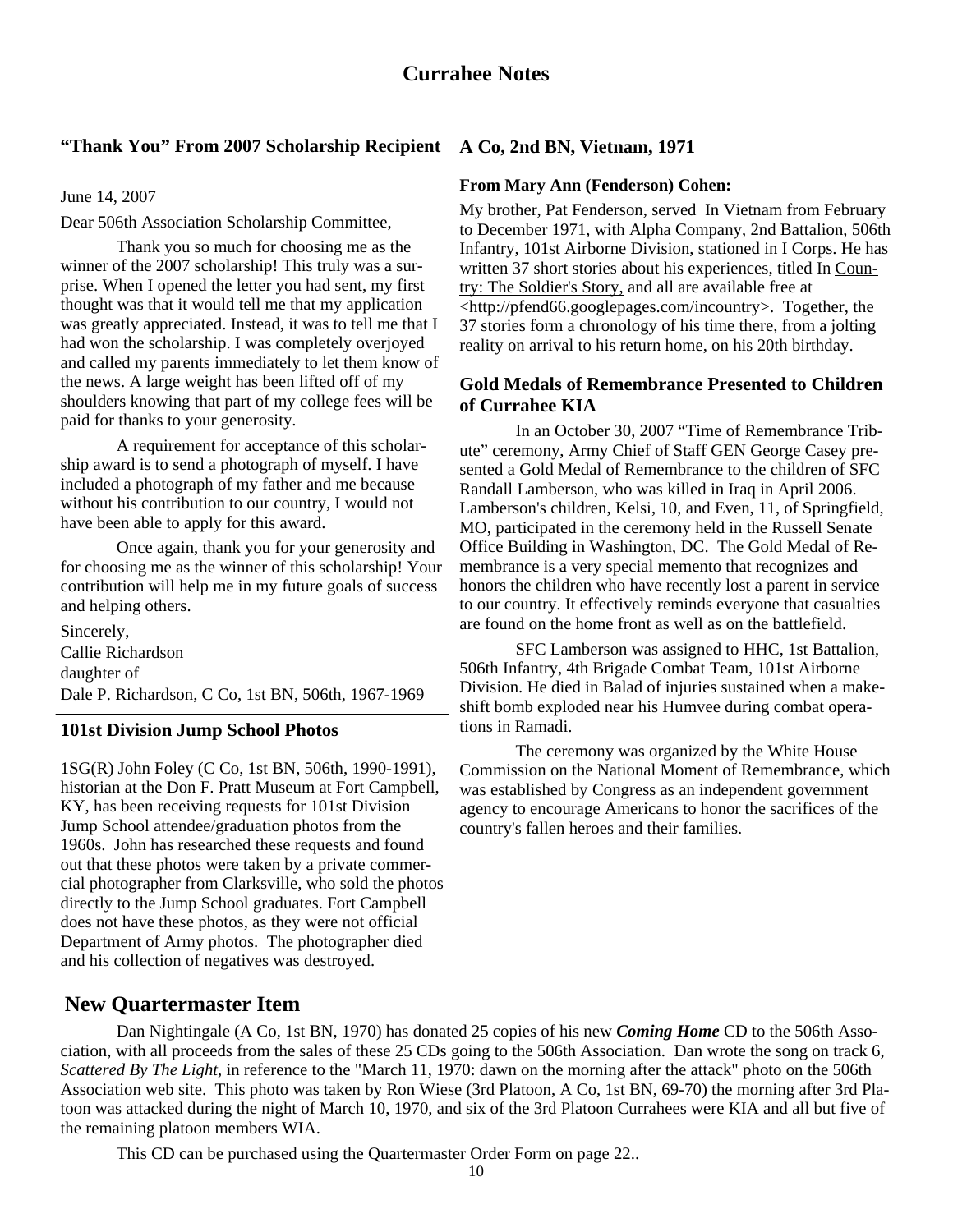#### **Treasurer's Report**

 As of October 31, 2007, year-to-date operating expenses of \$22,339.69 exceeded operating income of \$20,599.70 for a net operating LOSS of \$1,739.99. Total funds in Association cash accounts included the following:

| Fidelity Business Account (PrePaid Dues)               | \$14,500.71 |
|--------------------------------------------------------|-------------|
| Business Shares, Financial 21 Credit Union, San Diego: | 125.04      |
| Checking Account: Unrestricted Funds                   | 13,627.90   |
| <b>Temporarily Restricted Funds:</b>                   | 17,891.19   |
| $***$<br>Non-Association Jump Fund                     |             |
| Currahee Packages Fund                                 | 809.26      |
| Widows/Orphans/Wounded Soldiers Fund                   | 9,598.85    |
| Scholarship Fund                                       | 7,483.08    |
| <b>TOTAL CASH 10/31/07</b>                             | \$46,144.84 |

\*\* The Non-Association Jump Fund was advanced \$226.18 from Unrestricted Funds.

 The new 5-year Membership Dues plan has been successful, with about 40% of those who paid 2007 dues taking advantage of the new plan. As of October 31, 2007, the amount of PrePaid Dues was as follows:

| <b>TOTAL DEFERRED INCOME</b> | \$14,571.00 |
|------------------------------|-------------|
| Year 2012                    | 84.00       |
| <b>Year 2011</b>             | 3,438.00    |
| <b>Year 2010</b>             | 3,438.00    |
| Year 2009                    | 3,438.00    |
| Year 2008                    | \$4,173.00  |

Thanks to all of you who responded to the various membership drives and to those who have made additional donations for Association expenses, the Scholarship Fund, and the Widows, Orphans, & Wounded Soldiers Fund, and in memory of former Currahees.

#### **From 2nd Infantry Division Currahees**



Bruce,

 Great thanks. I'll be sending my payment for a year's membership to try it out. I've heard back from both my old BC and CSM who I haven't heard from in 15 years since hitting the site (completely by chance) and having you send out my info.

 I hate to admit this but even with all the ceremony that LTC Burke made sure was carried on during his command, I never really, "Got it". I mean we had the brotherhood meetings and drank the grog and sang the song, wore the belts, read the history and the whole while I'm kind of just thinking – this is pretty cool but not really realizing what it all meant and the significant role the regiment played.

 Embarrassingly I picked up Ambrose's book , "BoB" when it first came out – thinking to myself – "Hey I was in this regiment, I gotta read this". I was astonished to FINALLY get it. I hope that someday I will really feel that I've earned the right to say I BELONG to this regiment. Its tough to do when you look at what the original 506th was and even what you did in Vietnam and say here I am a leg commo guy who spent a year with the unit in Korea. Time will tell!

Bob MAJ Robert J. Petrarca, Jr. HHC (S-6), 1st BN, 506th May 91-May 92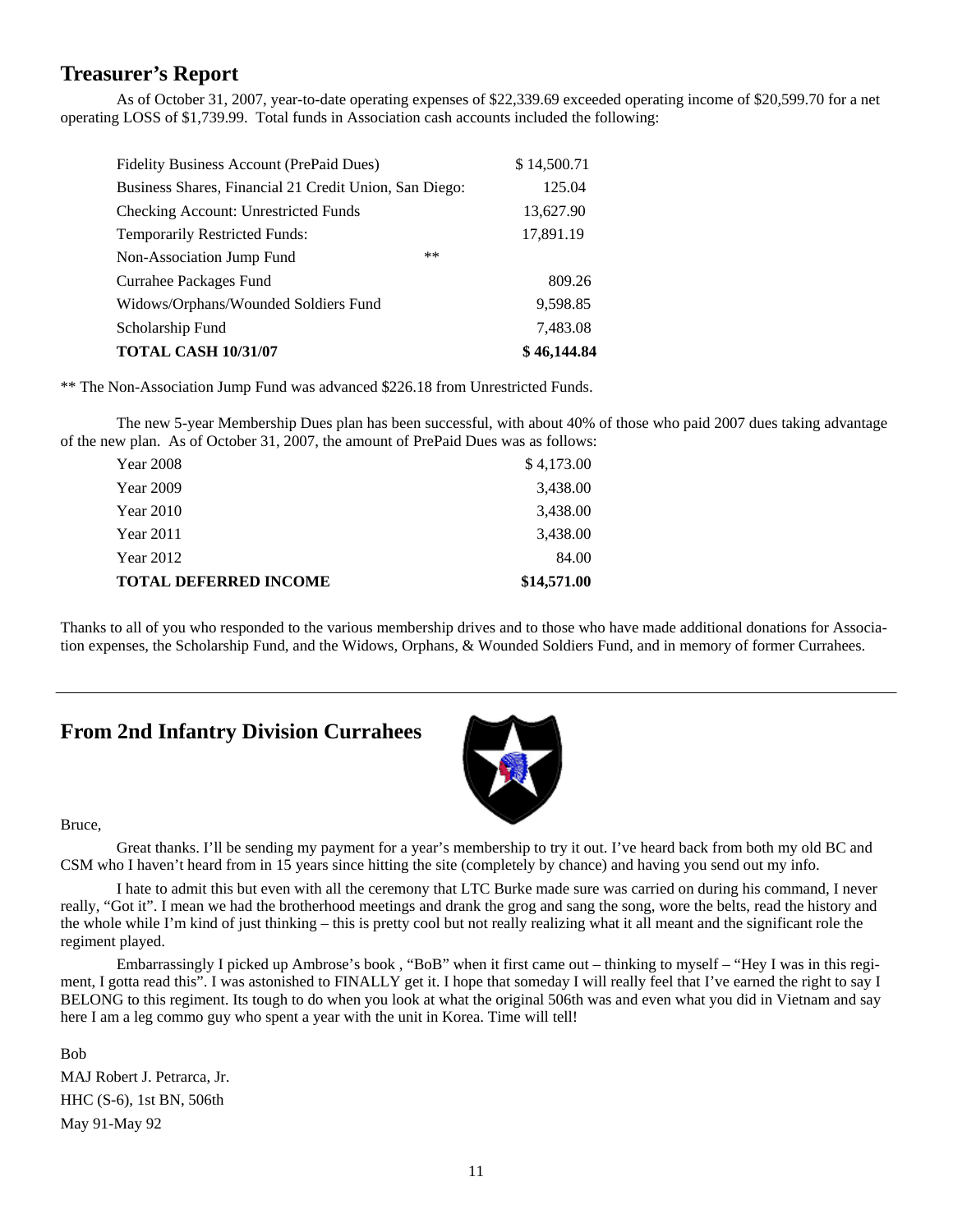### **Two \$500 College Scholarship to be Offered for 2008**

#### **By Fred May, Scholarship Committee Chair**

The Association is now accepting applications for our 2008 College Scholarships. This year the Scholarship Committee has decided to award two \$500 scholarships due to the generous donations of our membership during this past year. Basic information is listed below. For more complete information on the application process and information on donations please go to www.506infantry.org <http://www.506infantry.org> and click on the SCHOLARSHIP button on the left side of the page. Applicants are reminded to include a mailing address, phone number and email address with their applications. Additional information is also available from the Scholarship Committee Chairman whose contact information is listed below.

#### **1. Purpose:**

to provide financial aid to students attending undergraduate or graduate programs at colleges and universities in the United States of America.

#### **2. Eligibility Requirements:**

- a. The applicant or the applicant's parent, grandparent, spouse, or sibling must have served with the 506th Infantry.
- b. The applicant must be accepted at or already attending the Institution to which this scholarship money will be sent.

#### **3. Application Procedure:**

- a. No formal application form is used.
- b. The application shall consist of a typed letter in which the applicant will discuss the following subjects:
	- i. Personal achievements
	- ii. Career objectives
	- iii. Any subject the applicant considers relevant
- c. The application and documentation shall be mailed between January 1 and April 30 to
	- The 506th Scholarship Committee
	- c/o Alfred May
	- 30 Sweetman Lane
		- West Milford, NJ 07480-2933

#### **4. Required Documentation:**

- a. Some form of written proof of paragraph 2a or a written statement explaining why such proof cannot be obtained. Do not send original documents, as they cannot be returned. Photocopies of these documents will be accepted.
- b. A High School Transcript if the applicant has not completed one year of College. If the applicant has completed one year of College, a College Transcript is required in lieu of a High School Transcript.
- c. Some form of written proof of paragraph 2b.

#### **5. Helpful, but Not Required, Documentation**:

- a. A photocopy of the applicant's Student Aid Report (SAR), containing the Estimated Family Contribution (EFC) number.
- b. A photo copy of the Financial Aid Package Letter from the Institution the applicant will attend.
- c. A statement from the applicant, detailing how family income or circumstances has kept the applicant from receiving other scholarship, grant, or loan funds.
- d. Any other information the applicant considers relevant.

#### **6. Criteria Used for Awarding the 506th Infantry Scholarship:**

- a. Overall academic excellence of the applicant
- b. Financial need
- c. Quality of the Institution the applicant has chosen to attend

#### **Status of Fund Raising for the Afghanistan Deployment**

 After careful consideration, the 506th Association Board Of Directors has decided against asking our members to support a third Package Project for the upcoming Afghanistan deployment of the Regiment. The reasoning behind this decision is the general falling off of support during our last deployment, along with the increased requirements of supporting the entire 506th Regimental Combat Team as opposed to just the two 506th infantry battalions.

 The \$800 that still remains in the Currahee Packages Fund will be spent on morale boosting items to be distributed to the entire RCT. However, anyone who wishes to contribute may do so as long as they understand that the funds collected will be spent on items such as flags and banners. If anyone has questions regarding how they may contribute, or exactly what we are doing please contact me.

Fred May AlfredMay@aol.com Currahee Packages Chairman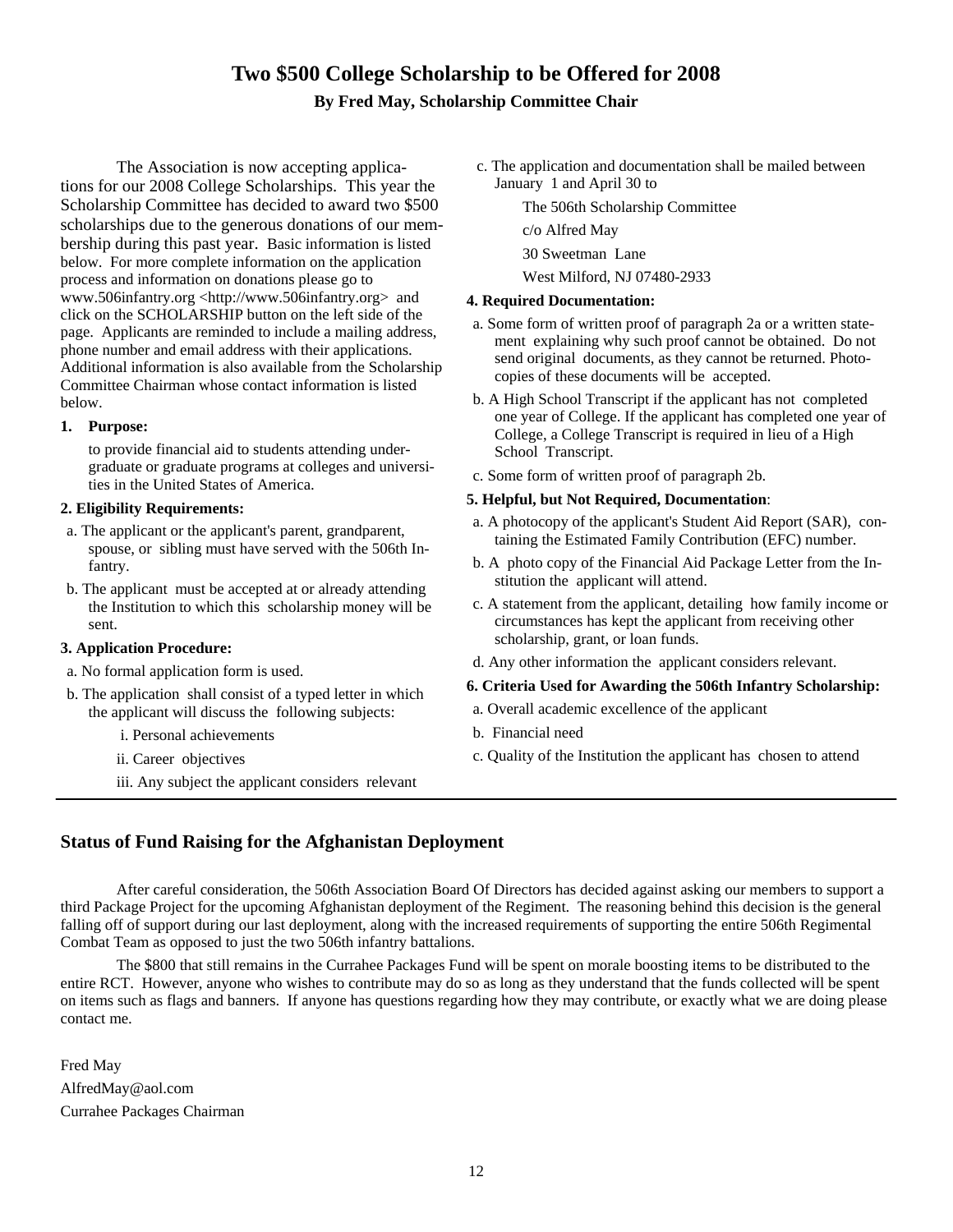### **Last Roll Call**

**James A. Clemente**, HQ, 1st BN, 506th PIR WWII, died December 10, 2007

**Franklin J. Kneller Sr**., H Company, 3rd BN, 506th PIR WWII, died October 27, 2007

**CSM(R) Herman L. Trent** (506th AIR, 1954; C Co, 1st ABG, 1962-1963; B Co, 2nd BN, 1967-1968), died September 14, 2007. As First Sergeant and Platoon Leader in B Company, 2nd Battalion, 506th Infantry, Herman Trent was awarded the Distinguished Service Cross for his exceptional valorous actions on July 22, 1968, near Cu Chi, Republic of Vietnam. In October 2005, the CSM Herman L. Trent Marksmanship Facility building was dedicated at Fort Campbell, KY.

**Ralph F. Spina,** E Company (Medic), 2nd BN, 506th PIR WWII, died August 12, 2007. See page 8 for a list of friends and family members who made contributions to the Association in Ralph's memory.

**Richard Ed "Dick" Turner**, B Company, 1st BN, 506th PIR WWII, died August 19, 2007

#### **Former Currahees Killed in Action**

**SSG Jason R. Arnette**, who served in the Republic of Korea with the 1st Battalion, 506th Infantry, died April 1, 2007, in Baghdad, Iraq, of wounds suffered when an improvised explosive device detonated near his vehicle on March 31, 2007. SSG Arnette was serving his third tour in Iraq and was assigned to the 2nd Brigade Combat Team, 10th Mountain Division, out of Fort Drum, NY.

**MAJ Jeffrey R. Calero,** who served in the Republic of Korea with the 1st Battalion, 506th Infantry, died October 29, 2007, in Kajaki, Afghanistan, of wounds suffered when an improvised explosive device detonated near his dismounted patrol. MAJ Calero was a Special Forces Operational Detachment-Alpha detachment commander assigned to ODA-2132, Company C, 1st Battalion, 20th Special Forces Group (Airborne) out of Springfield, MA.

### **The Price of Freedom—Honoring the fallen active duty Currahees**

#### **Currahees Killed in Operation Iraqi Freedom 2004-2005**

**1st BN, 506th Infantry and Attached Units** 

#### **2nd Brigade Combat Team, 2nd Infantry Division**

1st BN, 506th Infantry, C, SPC Omead H. Razani, 08/27/2004, Habbaniyah 1st BN, 506th Infantry, A, PFC James Edward Prevete, 10/10/2004, Main Supply Route Michigan 1st BN, 506th Infantry, C, SSG Sean P. Huey, 11/11/2004, Main Supply Route Michigan 1st BN, 506th Infantry, C, SSG Marshall H. Caddy, 11/11/2004, Main Supply Route Michigan 1st BN, 506th Infantry, A, 1LT Luke Charles Wullenwaber, 11/16/2004, Main Supply Route Michigan 1st BN, 506th Infantry, D, SSG Kyle Andrew Eggers, 12/05/2004, Main Supply Route Michigan 1st BN, 506th Infantry, B, SPC Edwin William Roodhouse, 12/05/2004, Route Nova 1st BN, 506th Infantry, B, SSG Marvin Lee Trost, III, 12/05/2004, Route Nova 1st BN, 506th Infantry, D, SFC Todd Clayton Gibbs, 12/07/2004, Main Supply Route Michigan 1st BN, 506th Infantry, B, PFC Samuel S. Lee, 03/28/2005, Ar Ramadi 1st BN, 506th Infantry, B, SSG Thor Harrison Ingraham, 05/08/2005, Main Supply Route Michigan 1st BN, 506th Infantry, B, SPC Nicolas Edward Messmer, 05/08/2005, Main Supply Route Michigan 2nd BN, 72nd Armor, A, SSG Gary Alexander Vaillant, 09/05/2004, Main Supply Route Michigan 2nd BN, 72nd Armor, A, PFC Joshua Kuile Titcomb, 09/28/2004, Main Supply Route Michigan 44th Engineers, C, SGT Arthur C. Williams, 12/08/2004, Ar Ramadi 44th Engineers, C, SSG Andrew Lee Bossert, 03/07/2005, Ar Ramadi Checkpoint 44th Engineers, C, PFC Michael William Franklin, 03/07/2005, Ar Ramadi Checkpoint 5th BN, 5th Air Defense Artillery Regiment, B, SSG Juan D. Garcia, 04/30/2005, Main Supply Route Michigan

*Continued on p. 14*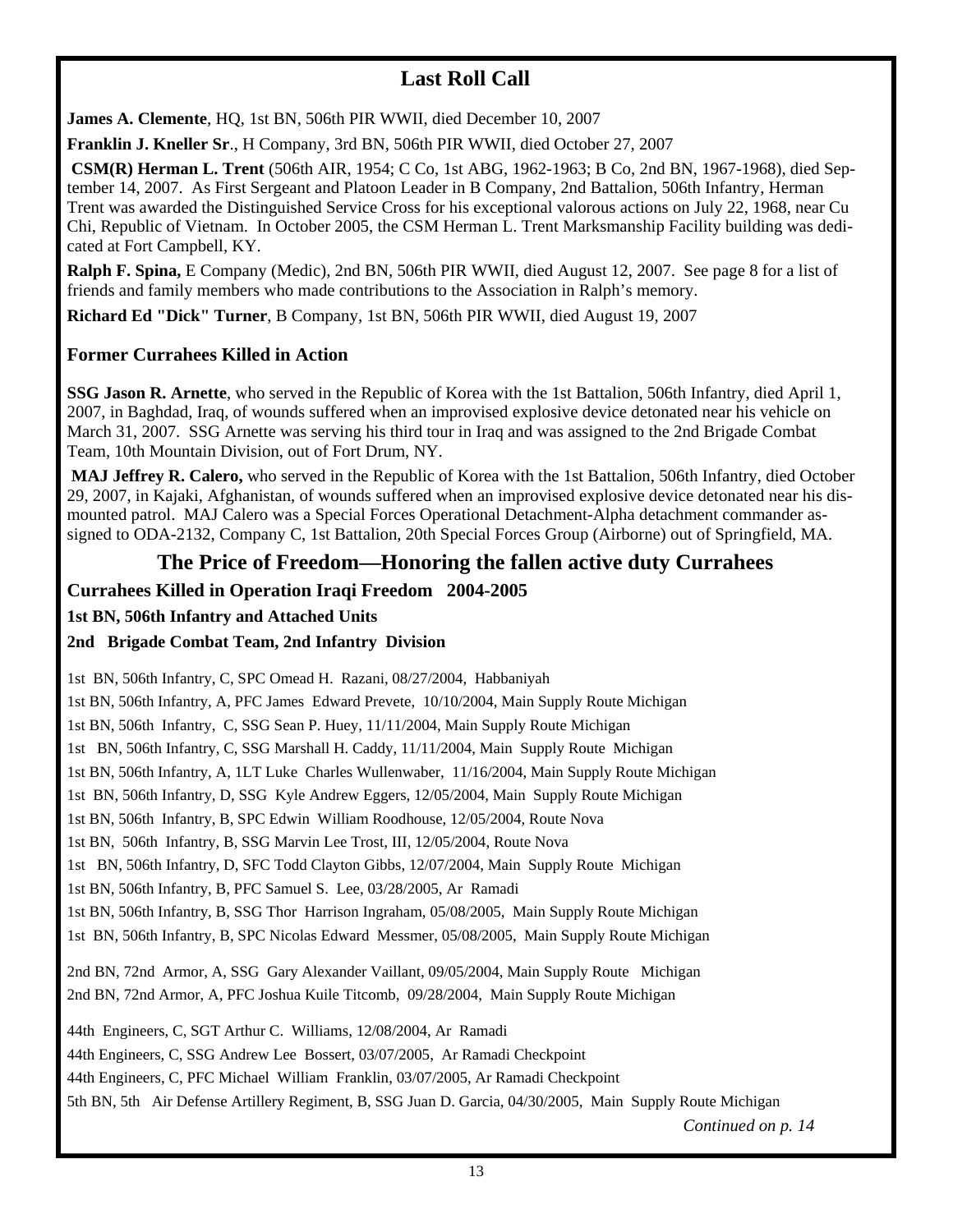#### **Currahees Killed in Operation Iraqi Freedom 2005-2007**

*Continued from p. 13*

#### **506th Regimental Combat Team and Attached Units- 101st Airborne Division (Air Assault)**

1st BN, 506th Infantry Regiment, HHC, SPC Prince K. Teewia, 12/29/2005, Baghdad 1st BN, 506th Infantry Regiment, HHC, SSG Marco A. Silva, 3/13/2006, Ar Ramadi 1st BN, 506th Infantry Regiment, D, SGT Corey A. Dan, 3/13/2006, Ar Ramadi 1st BN, 506th Infantry Regiment, D, SFC Gregory S. Rogers, 4/9/2006, Ar Ramadi 1st BN, 506th Infantry Regiment, HHC, SPC David S. Collins, 4/9/2006, Ar Ramadi 1st BN, 506th Infantry Regiment, HHC, SFC Randall L. Lamberson, 4/10/2006, Balad 1st BN, 506th Infantry Regiment, B, SPC Dennis K. Samson, 7/24/2006, Taqaddum 1st BN, 506th Infantry Regiment, B, SSG Joseph Alan Gage, 11/2/2006, Baghdad

TPT 921, SSG Michael Dickinson, 17 July 2006, Ar Ramadi 1st Battalion, 6th Infantry Regiment, C, SPC Jose Perez, 21 October 2006, Ar Ramadi Seal Team 3, QM2 Mike Monsoor, 29 September 2006, Ar Ramadi

2nd Battalion, 37th Armor Regiment, C, SPC Douglas C. Desjardins, 11/05/2006, Ar Ramadi

2nd BN, 506th Infantry Regiment, D, SGT David L. Herrera, 1/29/2006, Baghdad 2nd BN, 506th Infantry Regiment, HHC, CPL Brian J. Schoff, 1/29/2006, Baghdad 2nd BN, 506th Infantry Regiment, B, CPL Ryan J. Buckley, 6/23/2006, Baghdad 1st BN, 12th Infantry Regiment, C, SSG Christopher J. Schornak, 2/26/2006, Baghdad 1st BN, 12th Infantry Regiment, C, 1LT James N. Lyons, 9/27/2006, Baghdad

1st Squadron, 61st Cavalry Regiment, CPL Edgardo Zayas, 8/26/2006, Baghdad 1st Squadron, 61st Cavalry Regiment, SGT David T. Weir, 9/14/2006, Baghdad 4th BN, 320th Field Artillery Regiment, 1LT Amos Bock, 10/23/2006, Baghdad 4th Brigade Troop Battalion (BTB) HHC & A, CPL Adam J. Fargo, 7/22/2006, Baghdad 4th Brigade Troop Battalion (BTB), PFC Phillip B. Williams, 10/9/2006, Baghdad

506th Infantry Regiment, HHC, LTC Paul Finken, 11/2/2006, Baghdad

3rd BN, 67th Armor Regiment, CPL Alexander J. Kolasa, 05/31/2006, Baghdad 3rd BN, 67th Armor Regiment, SPC Damien M. Montoya, 07/09/2006, Baghdad 3rd BN, 67th Armor Regiment, SSG Kenneth I. Pugh, 7/17/2006, Baghdad 3rd BN, 67th Armor Regiment, SSG Kenneth A. Jenkins, 8/12/2006, Baghdad 3rd BN, 67th Armor Regiment, CPL Joshua D. Jones, 8/27/2006, Baghdad 3rd BN, 67th Armor Regiment, CPL Windell J. Simmons, 9/23/2006, Taji 3rd BN, 67th Armor Regiment, SGT Charles E. Matheny IV, 2/20/06, Baghdad

1st BN, 26th Infantry Regiment, SGT Jason L. Merrill, 9/3/2006, Baghdad 1st BN, 26th Infantry Regiment, PFC Edwin A. Andino II, 9/3/2006, Baghdad 1st BN, 26th Infantry Regiment, PFC Eric M. Kavanagh, 9/20/2006, Baghdad 1st BN, 26th Infantry Regiment, SSG Joe A. Narvaez, 10/2/2006, Baghdad 1st BN, 26th Infantry Regiment, SSG Garth D. Sizemore, 10/17/2006, Baghdad 1st BN, 26th Infantry Regiment, SGT Willsun M. Mock, 10/22/2006, Baghdad 1st BN, 26th Infantry Regiment, PFC Jang H. Kim, 11/13/2006, Baghdad 1st BN, 26th Infantry Regiment, PFC Daniel J. Allman II, 11/13/2006, Baghdad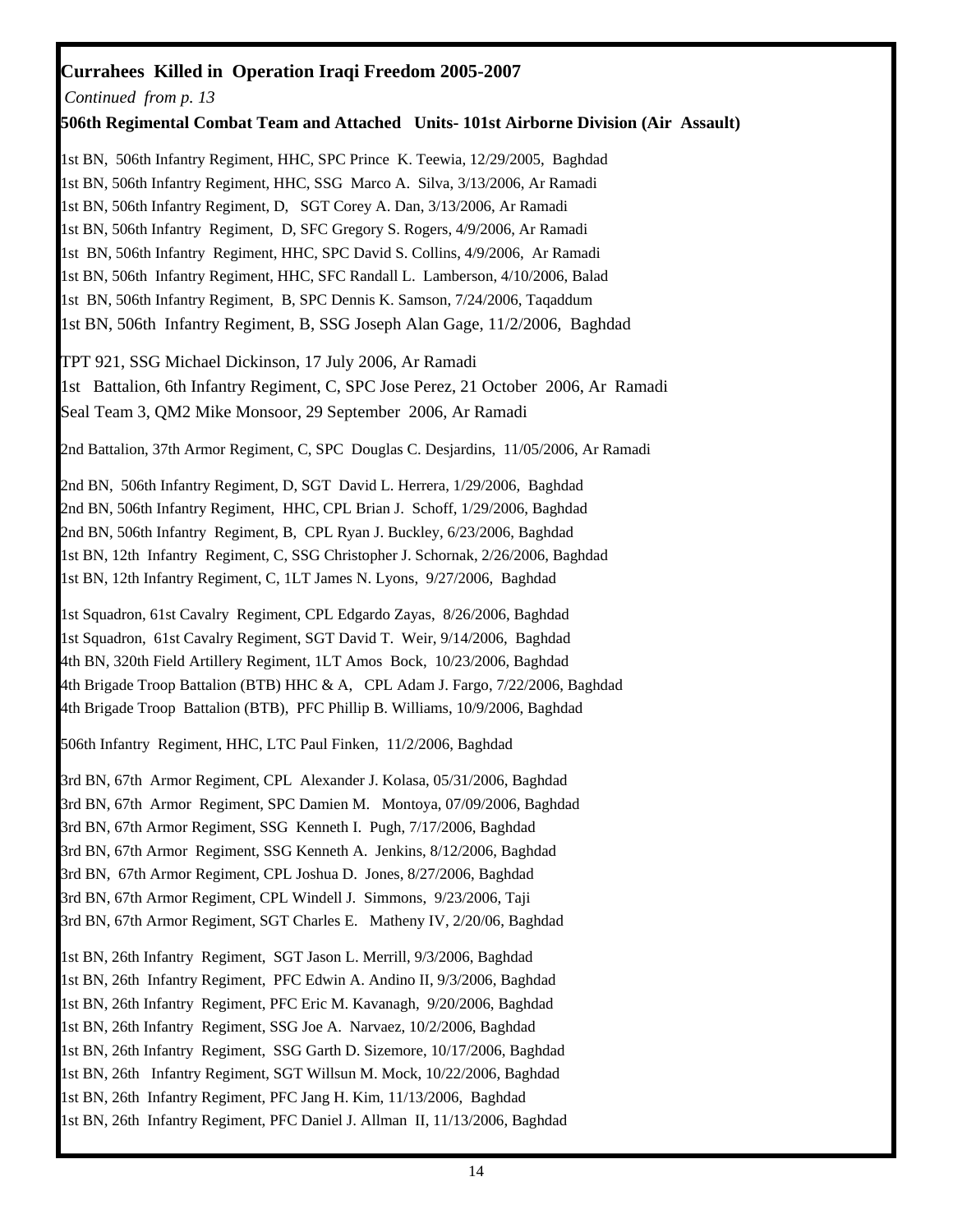### **Membership Director's Report By Eugene L. Overton, Jr. [Gene] – Membership Director C Co., 1st Bn, 506th – 1967 / 1968**

As of year-end 2007, the total number of Members who have paid their 2007 Dues was 484 or 79% of our goal [610] for the year. This is down from last year-end when our dues-paying membership was at 555 and is one of the few times that Currahees do not accomplish the mission. While our Roster of Currahees continues to grow to 11% last year, our Paid Memberships decreased by 13%. This only means that in 2008 we all need to do our part in seeing that our Association membership goal of 530 is met.

To take a new approach at increasing our Association membership, I have reached out to a former Association Director, Resty Habon, who now lives in Hopkinsville, KY to assist me in encouraging and recruiting new members from the over 244 Currahees in the Kentucky / Tennessee area. Only 40 of these Currahees are currently Members. So if you live in these two states look to hearing from or receiving a postcard from Resty before long.

NOTE: Our new Five Year Membership was well received in that 196 Currahees or 40% of our Members have joined for five years – 2007 to 2011. However, we still have a ways to go to get more veterans and active duty Currahees to become paying members so we can expand our programs and coverage. The table below shows the number of duespaying *vs.* all members.

#### **The 506th Airborne Infantry Regiment Association (Airmobile - Air Assault) Member Analysis**

|                                                       | <b>Dues</b>    | All            | <b>Percent of</b> |  |
|-------------------------------------------------------|----------------|----------------|-------------------|--|
|                                                       | Paying         | <b>Members</b> | <b>Members</b>    |  |
| <b>ERA</b>                                            |                |                | Paying            |  |
| World War II                                          | 25             | 244            | 10%               |  |
| Camp Breckinridge/Fort Jackson 1948-1956              | $\overline{4}$ | 15             | 27%               |  |
| Ft. Campbell 1956-1964 (1st Airborne Battle Group)    | 51             | 234            | 22%               |  |
| Ft. Campbell 1964-1967 (Airborne Infantry)            | 10             | 259            | 4%                |  |
| Vietnam                                               | 298            | 2,117          | 14%               |  |
| Ft. Campbell 1972-1984                                | 20             | 86             | 23%               |  |
| South Korea 1987-2004 (includes 2 2ID Iraq and 3 RCT) | 22             | 228            | 10%               |  |
| Iraq                                                  | 3              | 123            | 2%                |  |
| 4th BCT/506th RCT                                     | 17             | 70             | 24%               |  |
| <b>Associate Members</b>                              | 34             | 159            | 21%               |  |
| <b>TOTAL MEMBERS</b>                                  | 484            | 3,535          | 14%               |  |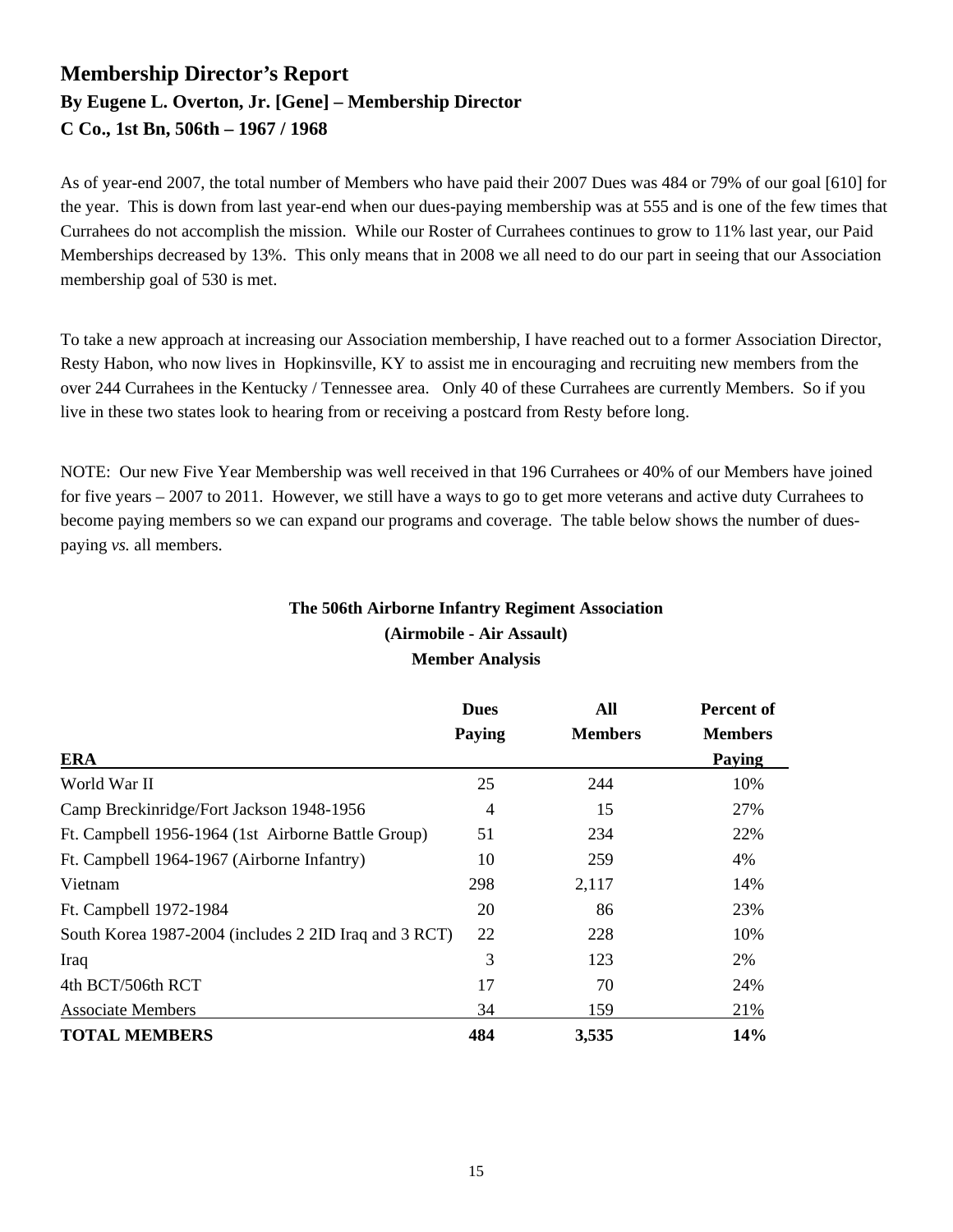### **OFFICIAL NOTICES Board Meeting Report to the Membership 10 November 2007**

On October 10, 2007, 506th Airborne Infantry Regiment (Airmobile – Air Assault) Association President J. Brise Bickerton submitted his resignation as President and Board Member to me as Chairman of the Board. We understand and respect Brise's reasons, and gratefully acknowledge his contributions to the Association from its earliest days and his leadership as President the past 18 months.

At our next General Membership meeting, to be held during our August 2008 reunion in Reno, Nevada, we will elect a new President to take over the leadership of the Association. In the meantime, the business of the Association must be handled. Under the procedures contained in the Association By-Laws, the Board of Directors met by conference call on November 10, 2007 and unanimously voted to appoint John Lally as the President. John is currently the Currahee! Newsletter Editor and also a member of the Board of Directors. He served as a rifle squad leader and platoon sergeant in A Co. 1/506 in Vietnam in 1970-71. He has indicated that he is not interested in continuing in this post after next August, so this leadership position will be open to all members in the election in Reno.

In other actions, the Board of Directors:

- Reconstituted the Active Duty Liaison position between the Association and active duty components of the regiment. Fred May, who previously filled that position, was asked to return to serve again in this critical post. The Board also reaffirmed its commitment to strengthening the bonds between Currahees from all eras of the regiment's history.
- Discussed and approved the final arrangements for the joint reunion in Reno, and extended its thanks to the planning committee members, Gene Overton and Tom Duckett.
- Appointed Don Thies and Bob Seitz to the Widows, Orphans and Wounded Soldiers Fund project.
- Formalized Mike Metzger's appointment as the Association Secretary.
- the appointment of SGM(R) Joe Bossi as the Honorary Sergeant Major of the 506th Association.

Tom Duckett, 506th Association Board Chairman

506th Airborne Infantry Regiment Association (Airmobile – Air Assault)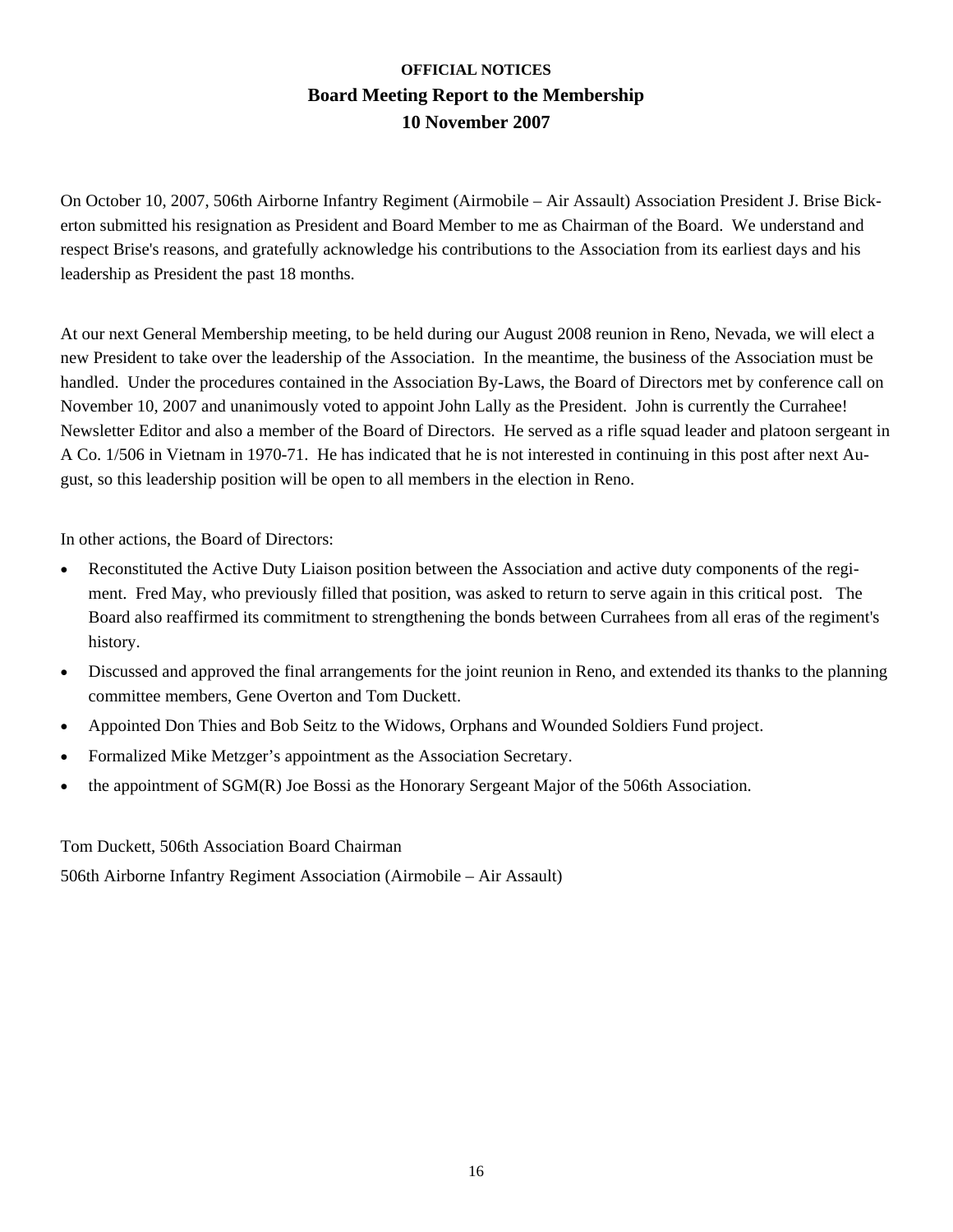### **2008-2010 Officer/Board of Directors Nomination/Volunteer Form**

| I, __________________________________, hereby nominate the following Member:                                                                                                                                                                                                                                            |  |
|-------------------------------------------------------------------------------------------------------------------------------------------------------------------------------------------------------------------------------------------------------------------------------------------------------------------------|--|
|                                                                                                                                                                                                                                                                                                                         |  |
| Phone: ( ____ ) ________________                                                                                                                                                                                                                                                                                        |  |
|                                                                                                                                                                                                                                                                                                                         |  |
| to serve as an officer/director or committee member in the Association.                                                                                                                                                                                                                                                 |  |
| Note: A nominee for an officer position must have been a dues-paying member of the Association<br>for a minimum of 6 months at the date of the election (August 2008). A nominee for any of the 7<br>members of the Board must be a dues-paying member of the Association at the date of the election<br>(August 2008). |  |
|                                                                                                                                                                                                                                                                                                                         |  |
| ______________________________Secretary ___________________________________Treasurer                                                                                                                                                                                                                                    |  |
| Directors [up to seven (7) directors]:                                                                                                                                                                                                                                                                                  |  |
| <u> 1989 - Andrea Stadt Britain, amerikansk politiker (d. 1989)</u>                                                                                                                                                                                                                                                     |  |
|                                                                                                                                                                                                                                                                                                                         |  |
|                                                                                                                                                                                                                                                                                                                         |  |
|                                                                                                                                                                                                                                                                                                                         |  |
| <b>Committee Members:</b>                                                                                                                                                                                                                                                                                               |  |
| Membership: ________________________                                                                                                                                                                                                                                                                                    |  |
| <b>Media/Advertising:</b>                                                                                                                                                                                                                                                                                               |  |
| Send this form to arrive by April 30, 2008 to:<br>Michael J. Metzger, Secretary<br>c/o Capital Builders, Inc.<br>8700 Auburn Folsom Road, Suite 500<br>Granite Bay, CA 95746<br>FAX 916-960-2596<br>email to mmetzger@capitalbuildersinc.com                                                                            |  |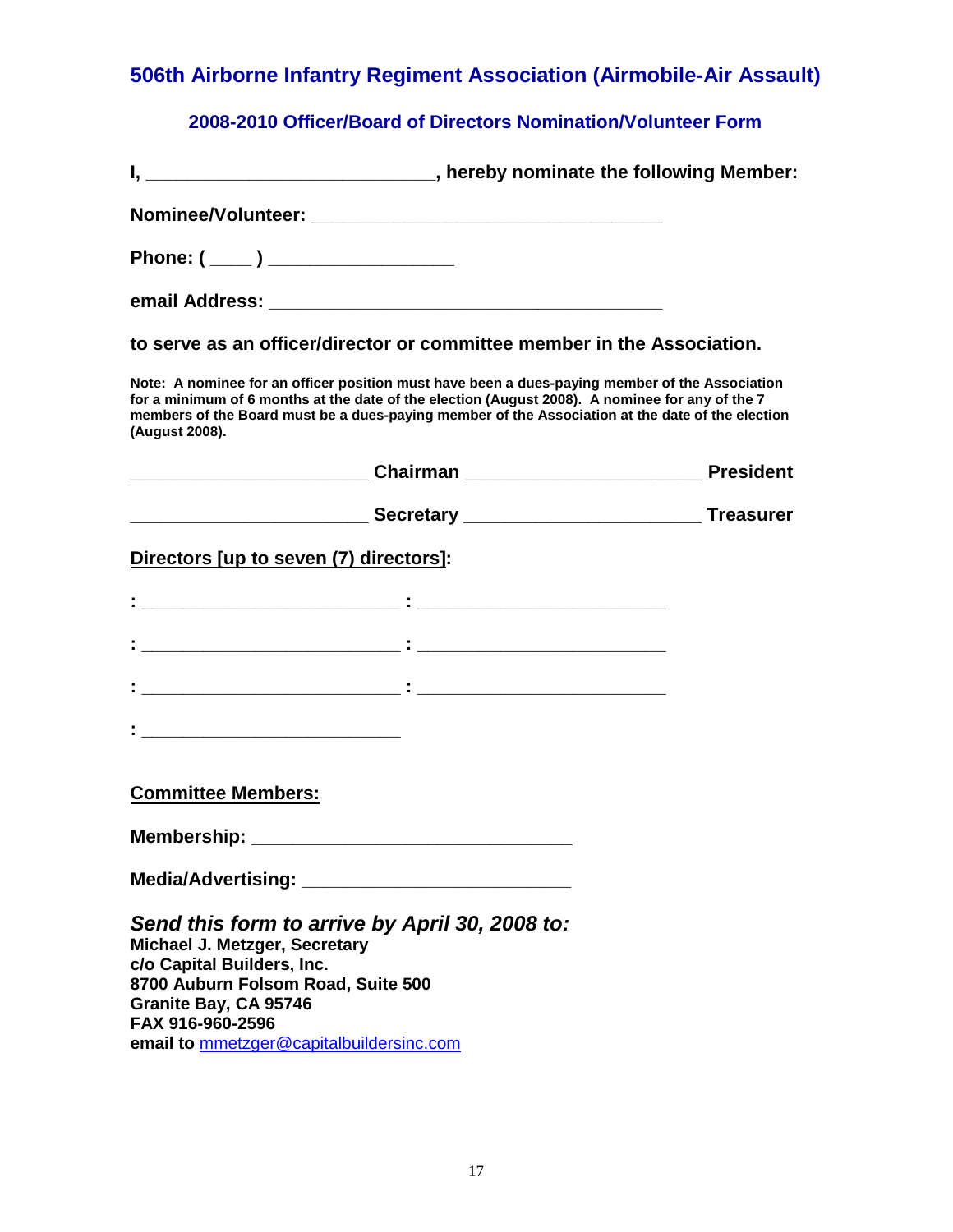**Use this form to join the Association if you have served in or are currently serving in the 506th or if you have served in or are currently serving in units attached to or supporting the 506th.** 

### 2008 ANNUAL MEMBERSHIP DUES/DONATION FORM

*Check dues category [ X ]:*

|                                                                                                                                                                                                                                                                                                                                                                             |                                                         | <b>Basic Dues:</b> Annual \$15.00 [ ] OR 5 Yrs \$60.00 [ ] - Currahee newsletter/your Company Roster Listings.                                                                 |
|-----------------------------------------------------------------------------------------------------------------------------------------------------------------------------------------------------------------------------------------------------------------------------------------------------------------------------------------------------------------------------|---------------------------------------------------------|--------------------------------------------------------------------------------------------------------------------------------------------------------------------------------|
|                                                                                                                                                                                                                                                                                                                                                                             |                                                         | Full Dues: Annual \$25.00 [ ] OR 5 Yrs \$100.00 [ ] - Currahee newsletter/complete 2008 Association Roster                                                                     |
| <b>Request for Exemption from Dues</b> (VETERANS only): [ ] Still receive The Currahee newsletter.                                                                                                                                                                                                                                                                          |                                                         |                                                                                                                                                                                |
| Additional Postage to Address Outside the U.S. Add: \$5.00 []                                                                                                                                                                                                                                                                                                               |                                                         |                                                                                                                                                                                |
| <b>Optional Donation for Expenses: \$</b>                                                                                                                                                                                                                                                                                                                                   |                                                         |                                                                                                                                                                                |
| TOTAL AMOUNT ENCLOSED: \$                                                                                                                                                                                                                                                                                                                                                   |                                                         |                                                                                                                                                                                |
| Select [X] ALL that apply:                                                                                                                                                                                                                                                                                                                                                  |                                                         |                                                                                                                                                                                |
| <u>Сотрапу:</u> НQ/ННС/ННТ/ННВ[ ] A[ ] B[ ] C[ ] D[ ] E[ ] F[ ] G[ ]                                                                                                                                                                                                                                                                                                        | H[ ] I[ ] K[ ] L[ ] M[ ] SV[ ] Mortar Battery[ ] CSC[ ] |                                                                                                                                                                                |
| Regt/BN: REGT[ ] 1 st ABN BG[ ] 1 st BN[ ] 2nd BN[ ] 3rd BN[ ] Bde Command: [ ]                                                                                                                                                                                                                                                                                             | 4th BTB [ ] 801st BSB [ ] 1-61st CAV [ ] 4-320th FA [ ] |                                                                                                                                                                                |
| <u>Era:</u><br>Iraq 2004-2005 [ ] 506th RCT 2004-present [ ]                                                                                                                                                                                                                                                                                                                |                                                         | WWII 1942-1945 [ ] Basic Training 1948-1956 [ ] ABN BG 1956-1964 [ ] ABN INF 1964-1967 [ ]<br>Vietnam 1967-1971 [ ] AMBL 1972-1974 [ ] AASLT 1974-1984 [ ] Korea 1987-2004 [ ] |
| If applicable, your unit which was assigned to or supported the 506th:                                                                                                                                                                                                                                                                                                      |                                                         |                                                                                                                                                                                |
| <u>Dates of Service with each 506th Unit (mm/yy):</u><br><b>Rank (Current or at Date of Separation from Military) :</b> Name of American Control of American Control of American                                                                                                                                                                                            |                                                         |                                                                                                                                                                                |
|                                                                                                                                                                                                                                                                                                                                                                             |                                                         | <u>LAST NAME: FIRST NAME: M.I.</u>                                                                                                                                             |
|                                                                                                                                                                                                                                                                                                                                                                             |                                                         |                                                                                                                                                                                |
|                                                                                                                                                                                                                                                                                                                                                                             |                                                         | <u>CITY:</u> STATE: STATE: ZIP CODE:                                                                                                                                           |
| eMAIL ADDRESS: Annual March 2014 - Capital March 2014 - Capital March 2014 - Capital March 2014 - Capital March 2014                                                                                                                                                                                                                                                        |                                                         |                                                                                                                                                                                |
| <b>PHONE NUMBERS</b> (Please include area code):                                                                                                                                                                                                                                                                                                                            |                                                         |                                                                                                                                                                                |
|                                                                                                                                                                                                                                                                                                                                                                             |                                                         |                                                                                                                                                                                |
| SELECT [X ] ONE OR MORE OF THE FOLLOWING OPTIONS IF THEY APPLY:<br>[] Change [] Add: [] Name [] Mailing Address [] Phone number(s) [] eMail [] Other<br>[] I request my contact information not be listed in either the 506th Association Roster or the Currahee<br>eMailRoom, nor that it be given to anyone other than an Association Officer without my express consent. |                                                         |                                                                                                                                                                                |
| Make your check or money order (no credit cards) payable to:                                                                                                                                                                                                                                                                                                                |                                                         |                                                                                                                                                                                |
| <u> The 506th Airborne Infantry Regiment Association (Airmobile - Air Assault)</u>                                                                                                                                                                                                                                                                                          |                                                         |                                                                                                                                                                                |
| Mail this order form and your payment to:                                                                                                                                                                                                                                                                                                                                   |                                                         | <b>Hoyt Bruce Moore, III -- Treasurer</b>                                                                                                                                      |

**Phone: (858) 274-4317** *4126 Cole Way*  **eMail: TheMOE\_A1506@msn.com** *San Diego, CA 92117-1123*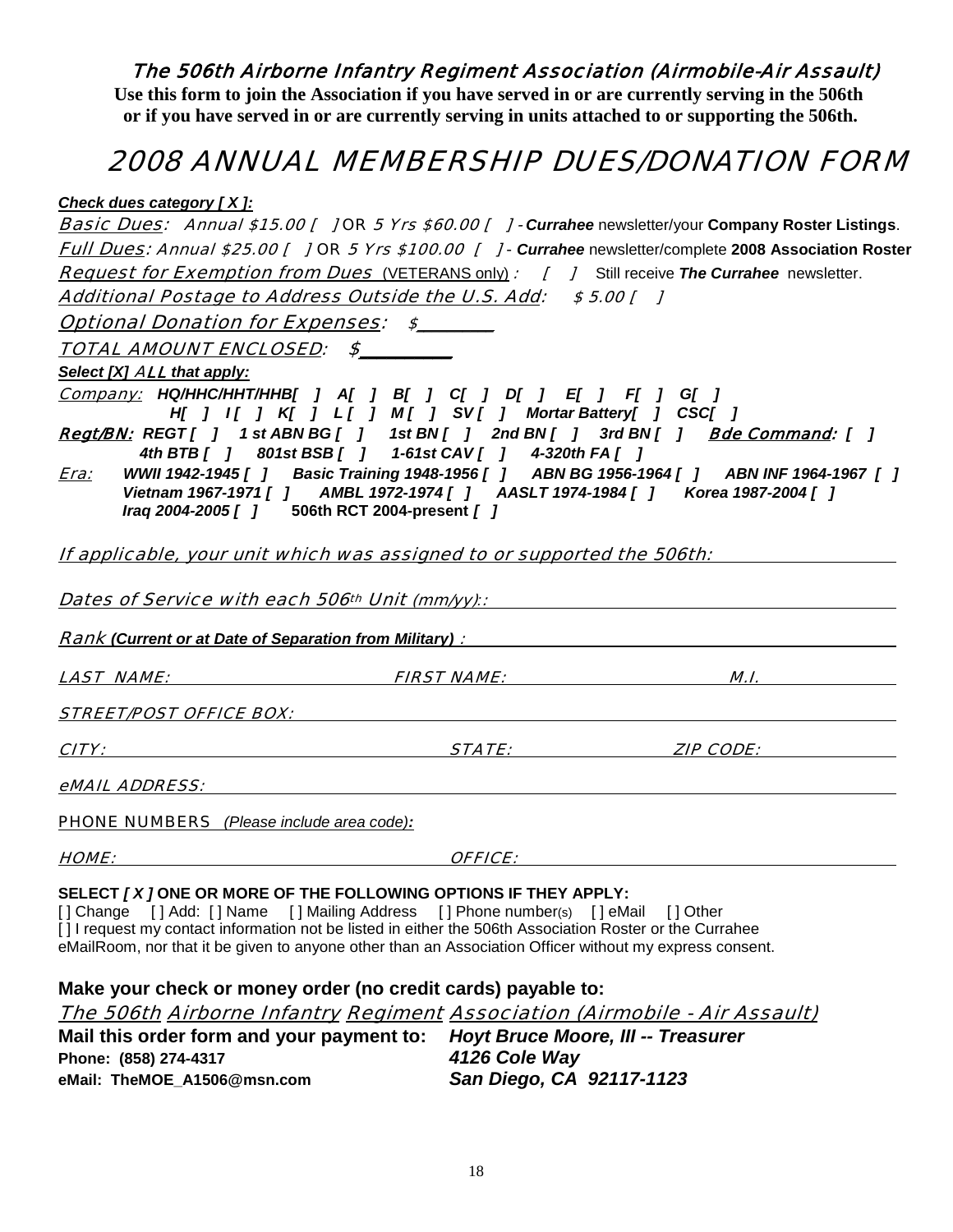**Use this form to join the Association if you are a spouse or family member of anyone who served with the 506th or if you are an individual who has a special association/connection to the 506th.** 

### 2008 ASSOCIATE MEMBERSHIP DUES FORM

*Check dues category [ X ]:* **Basic Dues Annual \$15.00 [ ] OR 5 Yrs \$60.00 [ ] - Currahee newsletter** Full Dues: Annual \$25.00 [ ] OR 5 Yrs \$100.00 [ ] - *Currahee* newsletter/**2008 Association Roster**

|                                                  | ADDITIONAL POSTAGE TO ADDRESS OUTSIDE THE U.S. ADD: \$5.00 [ ]                                                                                                                                                                                                                                                                                                            |                                                                                                   |
|--------------------------------------------------|---------------------------------------------------------------------------------------------------------------------------------------------------------------------------------------------------------------------------------------------------------------------------------------------------------------------------------------------------------------------------|---------------------------------------------------------------------------------------------------|
| <b>Optional Donation for Expenses: \$</b>        |                                                                                                                                                                                                                                                                                                                                                                           |                                                                                                   |
| TOTAL AMOUNT ENCLOSED: \$                        |                                                                                                                                                                                                                                                                                                                                                                           |                                                                                                   |
|                                                  |                                                                                                                                                                                                                                                                                                                                                                           |                                                                                                   |
|                                                  |                                                                                                                                                                                                                                                                                                                                                                           |                                                                                                   |
|                                                  | <b>STREET/POST OFFICE BOX:</b> Notice that the state of the state of the state of the state of the state of the state of the state of the state of the state of the state of the state of the state of the state of the state of th                                                                                                                                       |                                                                                                   |
|                                                  |                                                                                                                                                                                                                                                                                                                                                                           | <b>CITY:</b> STATE: <b>STATE: EXAMPLE EXAMPLE EXAMPLE EXAMPLE EXAMPLE EXAMPLE EXAMPLE EXAMPLE</b> |
|                                                  |                                                                                                                                                                                                                                                                                                                                                                           |                                                                                                   |
| <b>PHONE NUMBERS</b> (Please include area code): |                                                                                                                                                                                                                                                                                                                                                                           |                                                                                                   |
|                                                  |                                                                                                                                                                                                                                                                                                                                                                           |                                                                                                   |
|                                                  |                                                                                                                                                                                                                                                                                                                                                                           | Did either you or your spouse serve in the U.S. Military? If yes, please include the following:   |
|                                                  |                                                                                                                                                                                                                                                                                                                                                                           | Branch of Service: Unit: Unit: Unit: Dates of Service: _________________________                  |
|                                                  |                                                                                                                                                                                                                                                                                                                                                                           | Did you have a relative who served with the 506th Infantry? If yes, please include the following: |
|                                                  |                                                                                                                                                                                                                                                                                                                                                                           |                                                                                                   |
|                                                  |                                                                                                                                                                                                                                                                                                                                                                           | Company: __________ REGT/BN/BG: ___________ Dates of Service with the 506th: ________________     |
|                                                  |                                                                                                                                                                                                                                                                                                                                                                           |                                                                                                   |
|                                                  | SELECT [X] ONE OR MORE OF THE FOLLOWING OPTIONS IF THEY APPLY:<br>[] Change [] Add: [] Name [] Mailing Address [] Phone number(s) [] eMail [] Other<br>[1] request my contact information not be listed in either the 506th Association Roster or the Currahee<br>eMailRoom, nor that it be given to anyone other than an Association Officer without my express consent. |                                                                                                   |
|                                                  | Make your check or money order (no credit cards) payable to:                                                                                                                                                                                                                                                                                                              | The 506th Airborne Infantry Regiment Association (Airmobile - Air Assault)                        |
|                                                  | Meil this suder form and user normont to . Hout Drugs Moore, Ill. Treasurer                                                                                                                                                                                                                                                                                               |                                                                                                   |

**Mail this order form and your payment to:** *Hoyt Bruce Moore, III -- Treasurer*  **Phone: (858) 274-4317** *4126 Cole Way*  **eMail: TheMOE\_A1506@msn.com** *San Diego, CA 92117-1123*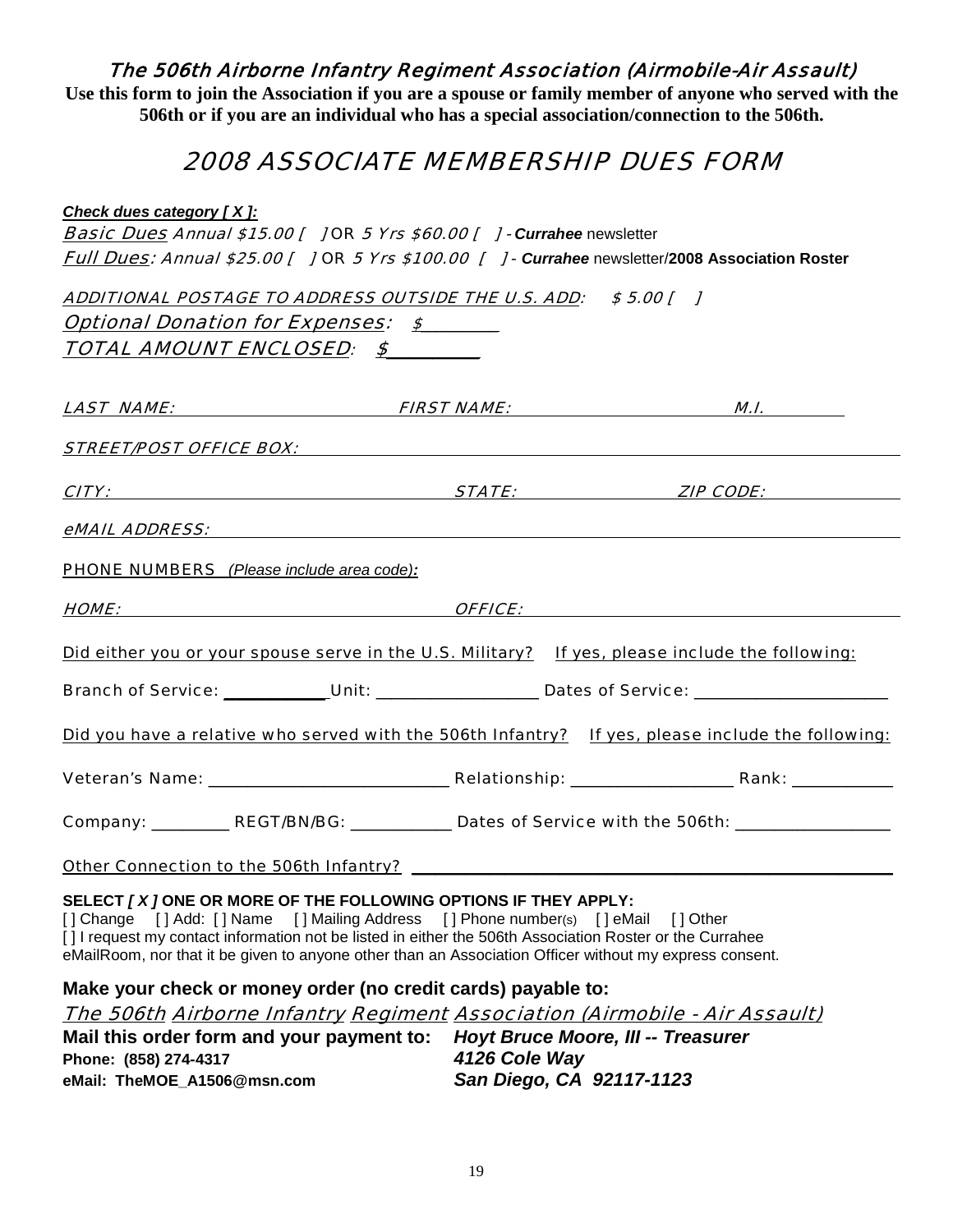## Fund Donation Form

*Please include the following information:* 

| <b>NAME:</b>                                                 |               |                                                                            |
|--------------------------------------------------------------|---------------|----------------------------------------------------------------------------|
| <b>STREET ADDRESS:</b>                                       |               |                                                                            |
| <b>CITY:</b>                                                 | <b>STATE:</b> | <b>ZIP CODE:</b>                                                           |
| <b>HOME PHONE:</b>                                           |               | <b>E-MAIL ADDRESS:</b>                                                     |
| (AREA CODE)                                                  | <b>NUMBER</b> |                                                                            |
| Make your check or money order (no credit cards) payable to: |               |                                                                            |
|                                                              |               | The 506th Airborne Infantry Regiment Association (Airmobile - Air Assault) |
| Mail this form and your donation to:                         |               | <b>Hoyt Bruce Moore, III -- Treasurer</b>                                  |
| Phone: (858) 274-4317                                        |               | 4126 Cole Way                                                              |
| eMail: TheMOE_A1506@msn.com                                  |               | San Diego, CA 92117-1123                                                   |
|                                                              |               | <b>Currahee Packages Donation</b>                                          |
| Donation Amount: \$                                          |               |                                                                            |
|                                                              |               | <b>Scholarship Fund Donation</b>                                           |
| <b>Donation Amount: \$ Example 2014</b>                      |               |                                                                            |
|                                                              |               | <b>Widows &amp; Orphans Fund Donation</b>                                  |
| <b>Donation Amount: \$</b>                                   |               |                                                                            |

**The IRS has recognized the 506th Association as a War Veterans Organization under section 501(c)(19), so donors making contributions to the Association can deduct such donations on their personal or corporate tax filings, as provided for by IRS rules and regulations. The Association is listed in IRS Publication 78,** *Cumulative List of Organizations described in Section 170(c) of the Internal Revenue Code of 1986***, the list of organizations eligible to receive tax-deductible contributions. For exemption/deduction purposes, the Association Employer Identification Number (EIN) is 91-2088108.**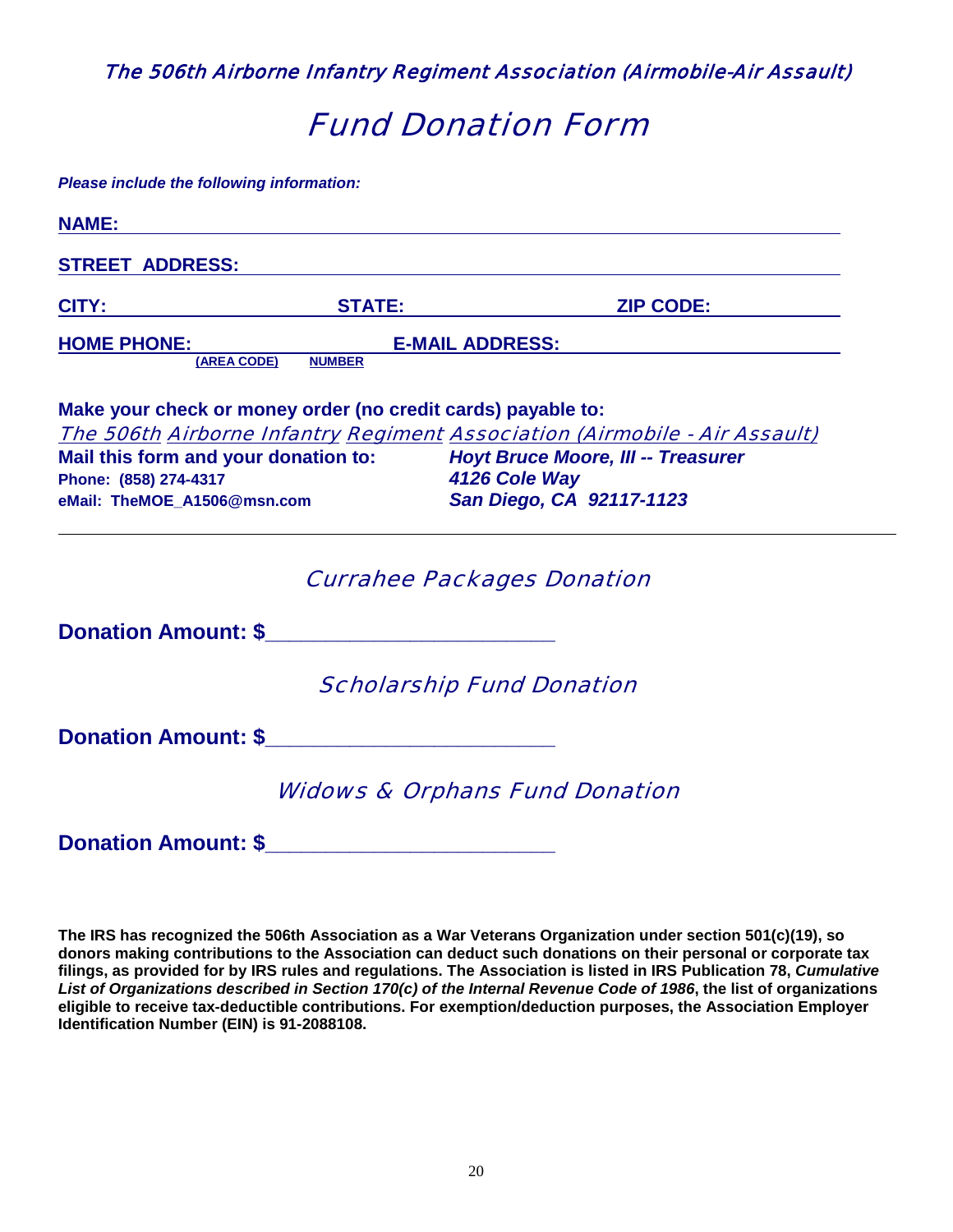### **The 506th Airborne Infantry Regiment Association (Airmobile-Air Assault)**  *Quartermaster Order Form*

| <b>NAME:</b>    |                                                                                     | <b>HOME PHONE:</b><br>CITY: |                       |                   |
|-----------------|-------------------------------------------------------------------------------------|-----------------------------|-----------------------|-------------------|
|                 | <b>STREET ADDRESS:</b>                                                              |                             |                       |                   |
| <b>STATE:</b>   | <b>ZIP CODE:</b><br><b>E-MAIL ADDRESS:</b>                                          |                             |                       |                   |
|                 | ## a "member" is someone who has paid their 506th Association 2008 Membership Dues. |                             |                       |                   |
| <b>Quantity</b> | <b>Item</b>                                                                         | Each (non-members)          | Each (members) $\#$ # | <b>TOTAL COST</b> |
|                 | Association Gym/Duffel Bag (23.75"x 13"x 11.5")                                     | $$36.00**$                  | $$32.00**$$           | \$                |
|                 | FSB Map, I Corps, Vietnam (26.5"x 18")                                              | \$20.00                     | \$15.00               |                   |
|                 | Currahee Flag $(3' \times 5')$                                                      | \$40.00                     | \$35.00               |                   |
|                 | <b>Book: The Story of a Soldier</b>                                                 | \$12.00                     | \$9.00                |                   |
|                 | <b>Hat: 506th Association: White w/Blue Letters</b>                                 | \$14.00                     | \$12.00               |                   |
|                 | <b>Hat: 506th Association: Black w/Gold Letters</b>                                 | \$14.00                     | \$12.00               |                   |
|                 | Hat: Currahee w/Airborne Wings Insignia                                             | \$10.00                     | \$8.00                |                   |
|                 | Hat: Currahee w/Air Assault Wings Insignia                                          | \$10.00                     | \$8.00                |                   |
|                 |                                                                                     |                             |                       |                   |

|                                                                              | <b>Polo: Personalized Currahee: Medium</b>   | \$32.00 | \$29.00 |    |
|------------------------------------------------------------------------------|----------------------------------------------|---------|---------|----|
|                                                                              | <b>Polo: Personalized Currahee: Large</b>    | \$32.00 | \$29.00 |    |
|                                                                              | <b>Polo: Personalized Currahee: X-Large</b>  | \$32.00 | \$29.00 |    |
|                                                                              | <b>Polo: Personalized Currahee: XX-Large</b> | \$33.00 | \$30.00 |    |
| <b>Optional Personalization Information (\$3.00 per Currahee Polo Shirt)</b> |                                              |         | \$      |    |
| Name:                                                                        |                                              |         |         |    |
| 506th Unit:                                                                  |                                              |         |         |    |
|                                                                              | <b>Service Dates with 506th:</b>             |         |         |    |
| <b>SUBTOTAL</b>                                                              |                                              |         |         | \$ |
| Shipping $(\$4.60$ for the 1st item $+ \$2.25$ shipping per additional item) |                                              |         |         |    |
| ** ADD \$4.25 additional shipping for each GYM/DUFFEL BAG                    |                                              |         |         |    |
| <b>TOTAL AMOUNT ENCLOSED</b>                                                 |                                              |         |         | \$ |

**Polo: Original (NO Personalization): X-Large**  $$32.00$  **\$29.00** \$29.00

Photos of all of these items can be found in the Quartermaster section of www.506infantry.org **Make your check or money order (no credit cards) payable to:**

The 506th Airborne Infantry Regiment Association (Airmobile-Air Assault)

Mail this Order Form and your check or money order to: **Hoyt B. Moore, III, Treasurer Phone: 858-274-4317 eMail: TheMOE\_A1506@msn.com 4126 Cole Way Please allow 4 weeks for delivery and the same of the San Diego, CA 92117-1123**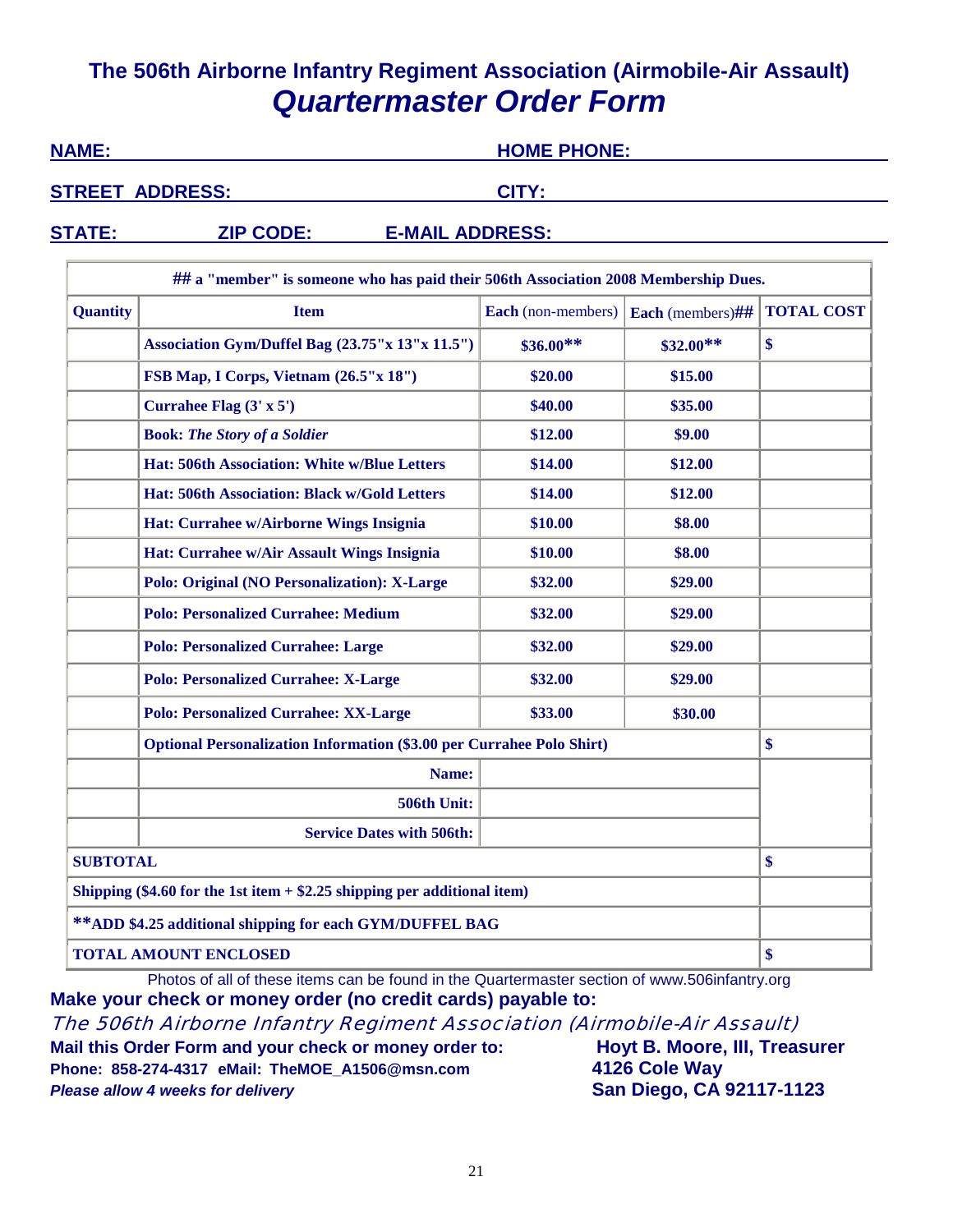### **The 506th Airborne Infantry Regiment Association (Airmobile-Air Assault)** *Quartermaster Order Form*

| <b>NAME:</b>           |                  | <b>HOME PHONE:</b>     |  |
|------------------------|------------------|------------------------|--|
| <b>STREET ADDRESS:</b> |                  | CITY:                  |  |
| <b>STATE:</b>          | <b>ZIP CODE:</b> | <b>E-MAIL ADDRESS:</b> |  |

|                                                                                        | ## a "member" is someone who has paid their 506th Association 2008 Membership Dues. |                                                   |            |                   |  |  |
|----------------------------------------------------------------------------------------|-------------------------------------------------------------------------------------|---------------------------------------------------|------------|-------------------|--|--|
| <b>Quantity</b>                                                                        | <b>Item</b>                                                                         | <b>Each</b> (non-members) <b>Each</b> (members)## |            | <b>TOTAL COST</b> |  |  |
|                                                                                        | 506th Association Challenge Coin (1-1/2" diameter)                                  | $$10.00*$                                         | \$8.00*    | $\boldsymbol{\$}$ |  |  |
|                                                                                        | 506th Infantry Knife (2-3/8")                                                       | $$7.00*$                                          | $$5.00*$   |                   |  |  |
|                                                                                        | <b>506th Infantry Bracelet</b>                                                      | $$12.00*$                                         | $$10.00*$  |                   |  |  |
|                                                                                        | Pin: Currahee Shield Full-Size (1"x 1-1/4")                                         | \$6.00                                            | \$5.00     |                   |  |  |
|                                                                                        | Pin: Currahee Shield Lapel (3/8"x 1/2")                                             | \$4.00                                            | \$3.00     |                   |  |  |
|                                                                                        | Decal: Currahee Shield (2.75"x 3.5" Adhesive)                                       | \$6.00                                            | \$5.00     |                   |  |  |
|                                                                                        | Decal: Para-Dice (3" diameter)                                                      | \$6.00                                            | \$5.00     |                   |  |  |
|                                                                                        | Decal: 506th Association (8"x 5" Static Cling)                                      | \$3.00                                            | \$2.00     |                   |  |  |
|                                                                                        | <b>Neck Cooler (44")</b>                                                            | \$4.00                                            | \$2.50     |                   |  |  |
|                                                                                        | Patch: Currahee Shield (3"x 3.5")                                                   | \$6.00                                            | \$5.00     |                   |  |  |
|                                                                                        | Patch: Para-Dice (3" diameter)                                                      | \$6.00                                            | \$5.00     |                   |  |  |
|                                                                                        | Patch: Shield with Airborne Wings (4.25"x 2.25")                                    | \$6.00                                            | \$5.00     |                   |  |  |
|                                                                                        | Patch: Shield with Air Assault Wings (4.25"x 2.25")                                 | \$6.00                                            | \$5.00     |                   |  |  |
|                                                                                        | <b>CD:</b> Coming Home                                                              | $$12.00**$                                        | $$10.00**$ |                   |  |  |
|                                                                                        | <b>CD:</b> Wait on the Bridge                                                       | $$12.00**$                                        | $$10.00**$ |                   |  |  |
|                                                                                        | <b>CD:</b> Call Me Crazy                                                            | $$12.00**$                                        | $$10.00**$ |                   |  |  |
|                                                                                        | <b>CD:</b> Lover's Midnight Concerto                                                | $$12.00**$                                        | $$10.00**$ |                   |  |  |
|                                                                                        | <b>CD: Piano, Spirit In My Hands</b>                                                | $$12.00**$                                        | $$10.00**$ |                   |  |  |
|                                                                                        | <b>Currahee License Plate</b>                                                       | $$12.00**$                                        | $$10.00**$ |                   |  |  |
|                                                                                        | <b>License Plate Frame: White w/Blue Letters</b>                                    | $$7.00*$                                          | $$5.00*$   |                   |  |  |
|                                                                                        | <b>License Plate Frame: Black w/Gold Letters</b>                                    | $$7.00*$                                          | $$5.00*$   |                   |  |  |
| <b>SUBTOTAL</b>                                                                        |                                                                                     |                                                   |            |                   |  |  |
| Shipping $@$ \$0.45 per item                                                           |                                                                                     |                                                   |            |                   |  |  |
| *ADD \$0.75 additional shipping for each COIN, KNIFE, BRACELET, or LICENSE PLATE FRAME |                                                                                     |                                                   |            |                   |  |  |
| ** ADD \$1.50 additional shipping for each CD or LICENSE PLATE                         |                                                                                     |                                                   |            |                   |  |  |
| <b>TOTAL AMOUNT ENCLOSED</b>                                                           |                                                                                     |                                                   |            |                   |  |  |

*Photos of all of these items can be found in the Quartermaster section of www.506infantry.org*  **Make your check or money order (no credit cards) payable to:**

The 506th Airborne Infantry Regiment Association (Airmobile-Air Assault) **Mail this Order Form and your check or money order to: Hoyt B. Moore, III, Treasurer**

**Phone: 858-274-4317 eMail: TheMOE\_A1506@msn.com 4126 Cole Way** *Please allow 4 weeks for delivery* **San Diego, CA 92117-1123**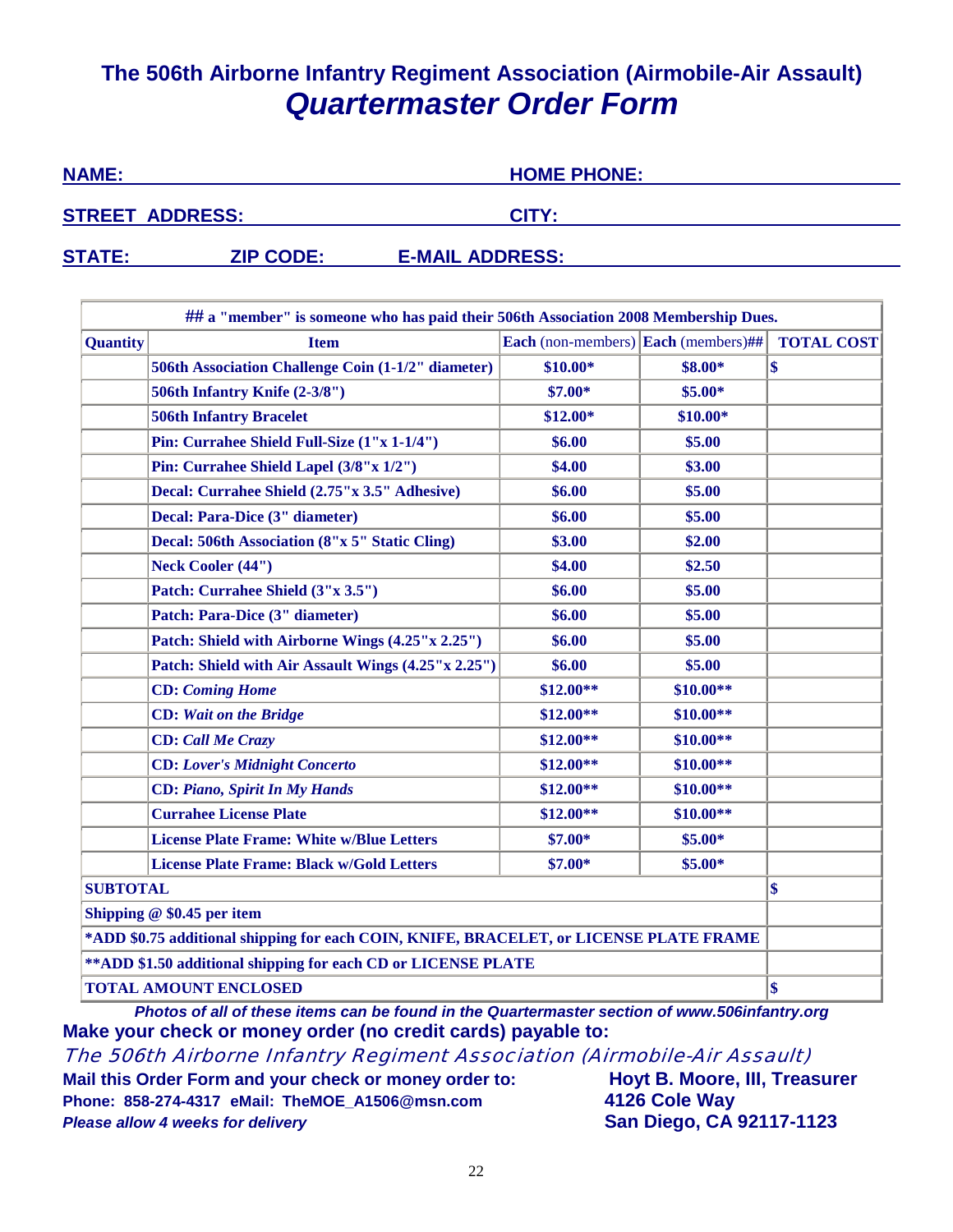## *T-Shirt Order Form*

| <b>NAME:</b>           | <b>HOME PHONE:</b> |  |
|------------------------|--------------------|--|
| <b>STREET ADDRESS:</b> | CITY:              |  |
|                        |                    |  |

**STATE: ZIP CODE: E-MAIL ADDRESS:** 

**NOTES: these items will NOT be backordered, so availability is limited to what is in stock. If you participated in the Memorial Jump in 2006, contact Quartermaster Ron Helwig at**  *rlhelwig@verizon.net* **about the availability of special T-Shirts for jump participants.**

|                                                                                                                                                                                     |                 |                 | ## a "member" is someone who has paid their 506th Association 2008 Membership Dues. |                  |                   |  |  |
|-------------------------------------------------------------------------------------------------------------------------------------------------------------------------------------|-----------------|-----------------|-------------------------------------------------------------------------------------|------------------|-------------------|--|--|
| <b>Quantity</b>                                                                                                                                                                     |                 | <b>Item</b>     | Each (non-members)                                                                  | Each (members)## | <b>TOTAL COST</b> |  |  |
| <b>BLACK</b>                                                                                                                                                                        |                 |                 | <b>Currahee World Tour T-Shirt</b>                                                  |                  |                   |  |  |
|                                                                                                                                                                                     |                 | <b>X-Large</b>  | \$15.00                                                                             | \$12.50          |                   |  |  |
| **SPECIAL: purchase a 2 T-Shirt package (World Tour T-Shirt and Memorial Jump T-Shirt)<br>in any combination of sizes/colors at a cost of \$25 for members or \$30 for non-members. |                 |                 |                                                                                     |                  |                   |  |  |
| <b>BLACK</b>                                                                                                                                                                        | <b>GRAY</b>     |                 |                                                                                     |                  |                   |  |  |
|                                                                                                                                                                                     |                 | <b>Small</b>    | $$18.00**$                                                                          | $$14.00**$       |                   |  |  |
|                                                                                                                                                                                     |                 | <b>Medium</b>   | $$18.00**$$                                                                         | $$14.00**$       |                   |  |  |
|                                                                                                                                                                                     | <b>SOLD OUT</b> | Large           | $$18.00**$                                                                          | $$14.00**$       |                   |  |  |
|                                                                                                                                                                                     | <b>SOLD OUT</b> | X-Large         | $$18.00**$$                                                                         | $$14.00**$       |                   |  |  |
|                                                                                                                                                                                     |                 | <b>XX-Large</b> | $$18.00**$$                                                                         | $$14.00**$       |                   |  |  |
| <b>SUBTOTAL</b>                                                                                                                                                                     |                 |                 |                                                                                     |                  |                   |  |  |
| Shipping (\$4.60 for the 1st item)                                                                                                                                                  |                 |                 |                                                                                     |                  |                   |  |  |
| Add \$2.25 Shipping per additional item                                                                                                                                             |                 |                 |                                                                                     |                  |                   |  |  |
| <b>TOTAL AMOUNT ENCLOSED</b>                                                                                                                                                        |                 |                 |                                                                                     |                  |                   |  |  |

*Photos of all of these items can be found in the Quartermaster section of www.506infantry.org* **Make your check or money order (no credit cards) payable to:**

The 506th Airborne Infantry Regiment Association (Airmobile-Air Assault) **Mail this Order Form and your check or money order to: Hoyt B. Moore, III, Treasurer Phone: 858-274-4317 eMail:** *TheMOE\_A1506@msn.com* **4126 Cole Way Please allow 4 weeks for delivery**